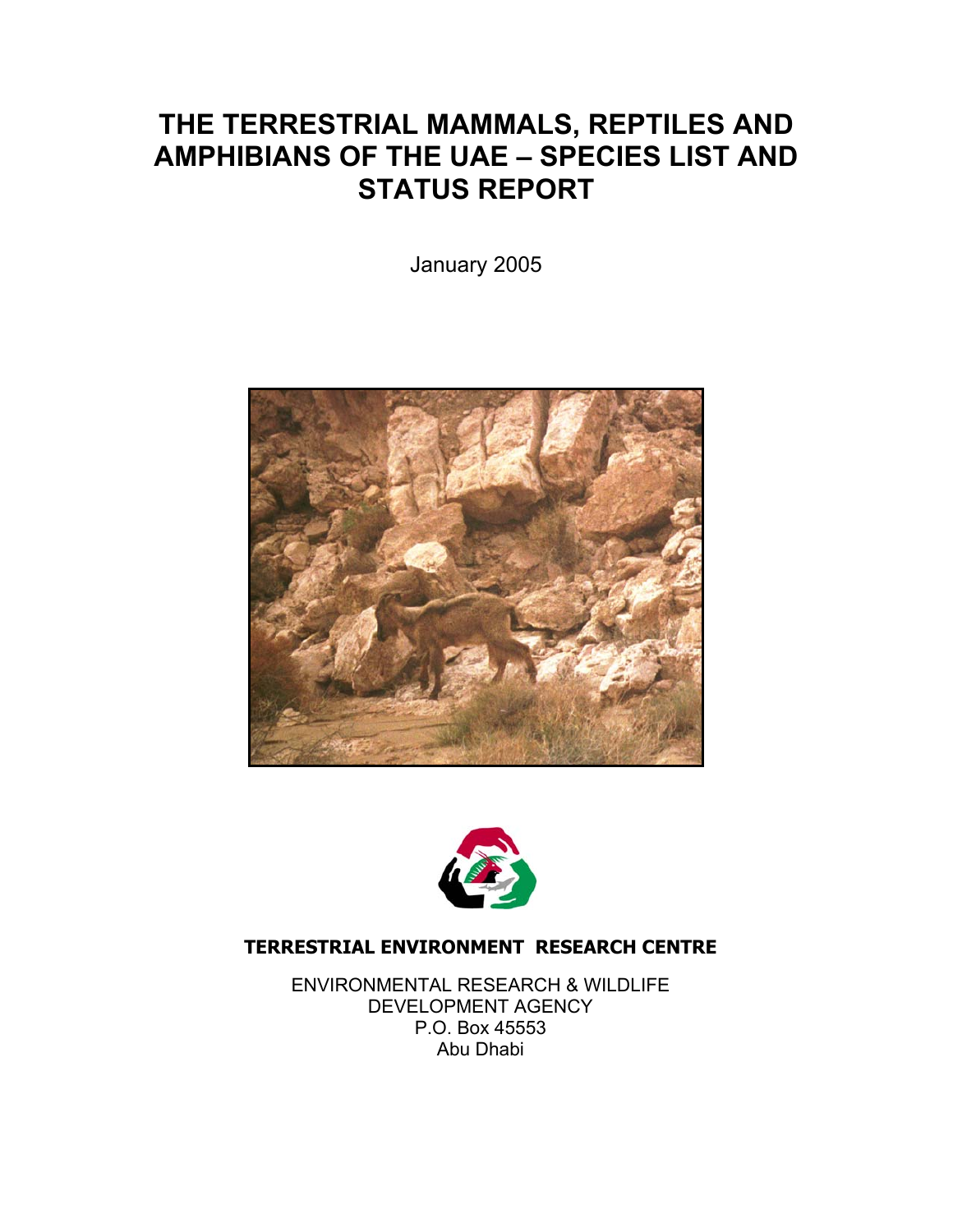| <b>DOCUMENT ISSUE SHEET</b>     |                                                                               |                  |      |
|---------------------------------|-------------------------------------------------------------------------------|------------------|------|
| <b>Project Number:</b>          | 03-31-0001                                                                    |                  |      |
| <b>Project Title:</b>           | Abu Dhabi Baseline Survey                                                     |                  |      |
|                                 | <b>Name</b>                                                                   | <b>Signature</b> | Date |
| Prepared by:                    | Drew, C.R.<br>Al Dhaheri, S.S.<br>Barcelo, I.<br>Toureng, C.                  |                  |      |
| <b>Submitted by:</b>            | Drew, C.R.                                                                    |                  |      |
| <b>Approved by:</b>             | Newby, J.                                                                     |                  |      |
| Authorized for Issue by:        |                                                                               |                  |      |
| <b>Issue Status:</b>            | Final                                                                         |                  |      |
| <b>Recommended Circulation:</b> | Internal and external                                                         |                  |      |
| <b>File Reference Number:</b>   | 03-31-0001/WSM/TP007                                                          |                  |      |
| <b>Team Members</b>             | Drew, C.R.// Al Dhaheri, S.S.// Barcelo, I.// Toureng, C.//Al<br>Hemeri, A.A. |                  |      |

| <b>DOCUMENT REVISION SHEET</b> |             |                          |                   |               |
|--------------------------------|-------------|--------------------------|-------------------|---------------|
| <b>Revision No.</b>            | <b>Date</b> | <b>Affected</b><br>pages | Date of<br>Change | <b>By</b>     |
| V <sub>2.1</sub>               | 30/11/03    | All                      | 29/11/03          | <b>CRD020</b> |
| V <sub>2.2</sub>               | 18/9/04     | 6                        | 18/9/04           | <b>CRD020</b> |
| V <sub>2.3</sub>               | 24/10/04    | 4 & 5                    | 24/10/04          | <b>CRD020</b> |
| V <sub>2.4</sub>               | 24/11/04    | 4, 7, 14                 | 27/11/04          | <b>CRD020</b> |
| V <sub>2.5</sub>               | 08/01/05    | 1,4,11,15,16             | 08/01/05          | CJT207        |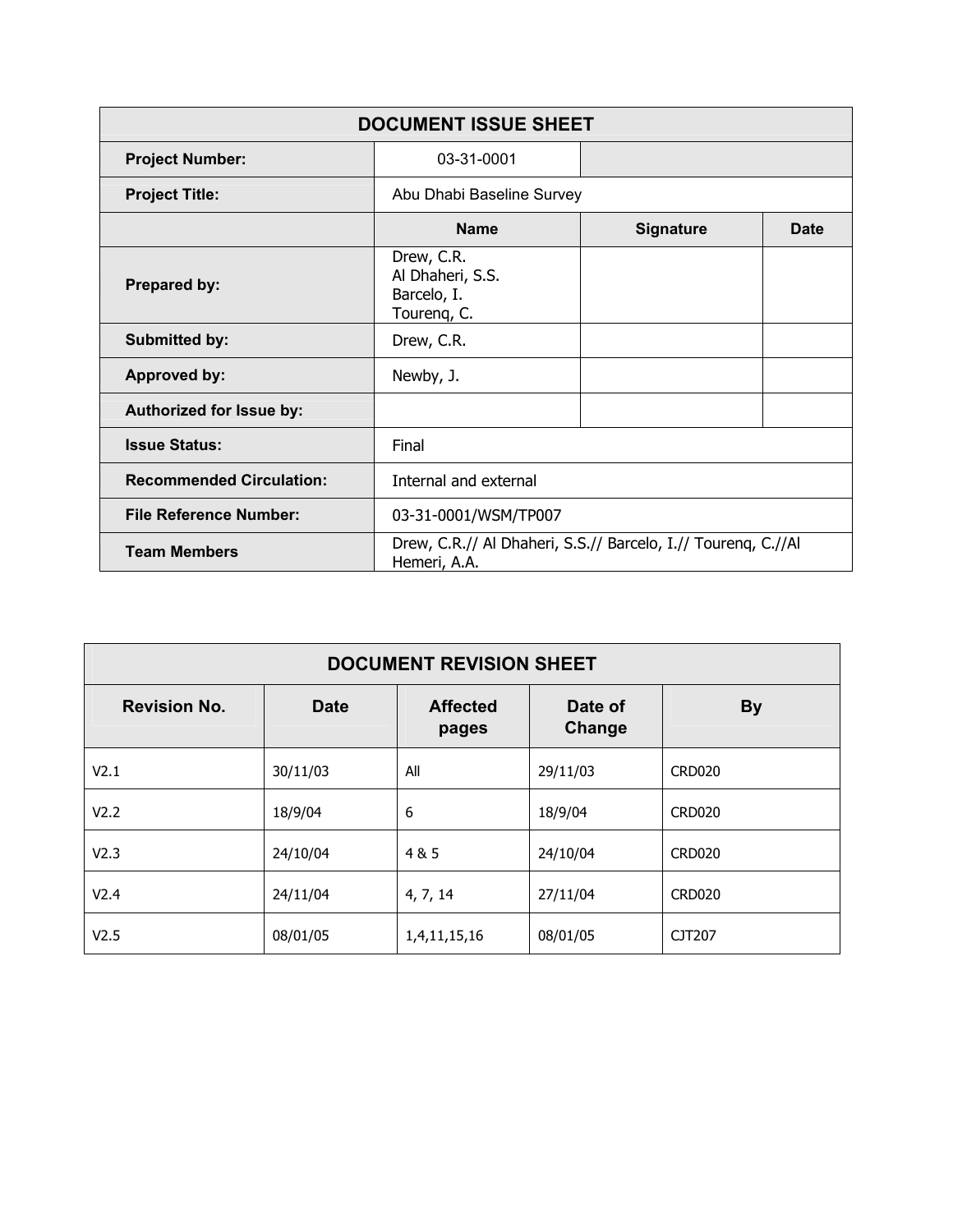## **Table of Contents**

|              | Table of Contents                                                                                                                                                                                                                                         | 3                          |
|--------------|-----------------------------------------------------------------------------------------------------------------------------------------------------------------------------------------------------------------------------------------------------------|----------------------------|
|              | <b>Part 1 The Mammals of The UAE</b><br><u> 1989 - Johann John Stone, markin film yn y brening yn y brening yn y brening yn y brening yn y brening y bre</u>                                                                                              | 4                          |
| 1.           |                                                                                                                                                                                                                                                           | - 5                        |
| a.           | Cats (Family Felidae)                                                                                                                                                                                                                                     | 5                          |
| b.           | Dogs (Family Canidae)                                                                                                                                                                                                                                     | 5                          |
| C.           |                                                                                                                                                                                                                                                           | 5                          |
| d.           |                                                                                                                                                                                                                                                           | 5                          |
| e.           |                                                                                                                                                                                                                                                           | 5                          |
| 2.           |                                                                                                                                                                                                                                                           | 6                          |
| a.           |                                                                                                                                                                                                                                                           | 6                          |
|              |                                                                                                                                                                                                                                                           |                            |
| 3.           |                                                                                                                                                                                                                                                           |                            |
| a.           | Bovids (Family Bovidae)<br>$\overline{\phantom{a}}$ 6                                                                                                                                                                                                     |                            |
|              | j.                                                                                                                                                                                                                                                        | 6                          |
|              | ii.                                                                                                                                                                                                                                                       |                            |
|              | iii.                                                                                                                                                                                                                                                      | 6                          |
| 4.           | Rodents (Order Rodentia)                                                                                                                                                                                                                                  |                            |
|              | Rats and mice (Family Muridae)<br>а.                                                                                                                                                                                                                      | 7                          |
|              | Old world rats and mice (Sub-family Murinae) Material Contract of the Contract of the Contract of the Contract of the Contract of the Contract of the Contract of the Contract of the Contract of the Contract of the Contract<br>i.                      | $\overline{7}$             |
|              | Gerbils (Sub-family Gerbillinae)<br>ii.                                                                                                                                                                                                                   | $\overline{\phantom{a}}$ 7 |
|              | Pocket mice, kangaroo rats and kangaroo mice (Sub-family Heteromyidae) _____________________________<br>iii.                                                                                                                                              | $\overline{7}$             |
|              |                                                                                                                                                                                                                                                           |                            |
| 5.           | Hyraxes (Order Hyracoidea)                                                                                                                                                                                                                                | $\overline{7}$             |
| a.           |                                                                                                                                                                                                                                                           | 7                          |
| 6.           |                                                                                                                                                                                                                                                           | 8                          |
| a.           |                                                                                                                                                                                                                                                           | 8                          |
|              |                                                                                                                                                                                                                                                           |                            |
| 7.           |                                                                                                                                                                                                                                                           |                            |
| а.           |                                                                                                                                                                                                                                                           | 8                          |
| b.           |                                                                                                                                                                                                                                                           | 8                          |
| 8.           | <b>Bats (Order Chiroptera)</b><br><u> 1980 - Johann Barn, mars ann an t-Amhain ann an t-Amhain an t-Amhain an t-Amhain an t-Amhain an t-Amhain an t-</u>                                                                                                  | 9                          |
| a.           | Flying foxes (Sub-order Megachiroptera) _                                                                                                                                                                                                                 | 9                          |
|              | Fruit bats and flying foxes (Family Pteropodidae) Cambridge Control of the Control of the Control of the Control of the Control of the Control of the Control of the Control of the Control of the Control of the Control of t<br>i.                      | َ 9                        |
| b.           |                                                                                                                                                                                                                                                           | 9                          |
|              | Mouse tailed bats (Family Rhinopomatidae)<br>i.                                                                                                                                                                                                           | 9                          |
|              | ii.                                                                                                                                                                                                                                                       | 9                          |
|              | iii.                                                                                                                                                                                                                                                      | 9                          |
|              | iv.                                                                                                                                                                                                                                                       | 9                          |
|              |                                                                                                                                                                                                                                                           |                            |
| <b>Notes</b> |                                                                                                                                                                                                                                                           | 10                         |
|              | Part 2 The Reptiles of The UAE Contract to the UAE Contract of the UAE Contract of the UAE Contract of the UAE                                                                                                                                            | 11                         |
|              |                                                                                                                                                                                                                                                           |                            |
| 1.           |                                                                                                                                                                                                                                                           | 12                         |
|              | Lizards (Sub-order Sauria)<br>а.                                                                                                                                                                                                                          | 12                         |
|              | Agamid lizards (Family Agamidae)<br>i.                                                                                                                                                                                                                    | 12                         |
|              | ii.<br>Geckos (Family Gekkonidae)                                                                                                                                                                                                                         | 12                         |
|              | iii.<br>Skinks (Family Scincidae) Show that the state of the state of the state of the state of the state of the state of the state of the state of the state of the state of the state of the state of the state of the state of the                     | 12                         |
|              | iv.                                                                                                                                                                                                                                                       | 13                         |
| b.           | v.<br>Amphisbaenids (Sub-order Amphisbaenia)                                                                                                                                                                                                              | 13<br>13                   |
|              | Short-head worm lizards (Family Trogonophidae)<br>j.                                                                                                                                                                                                      | 13                         |
| c.           | Snakes (Sub-order Serpentes)<br>$\label{eq:2.1} \frac{1}{2} \left( \frac{1}{2} \left( \frac{1}{2} \right) \left( \frac{1}{2} \right) \right) \left( \frac{1}{2} \left( \frac{1}{2} \right) \right) \left( \frac{1}{2} \left( \frac{1}{2} \right) \right)$ | 13                         |
|              | Slender blind snakes (Family Leptotyphlopidae)<br>Slender blind snakes (Family Leptotyphlopidae)<br>i.                                                                                                                                                    | 13                         |
|              | ii.                                                                                                                                                                                                                                                       | 13                         |
|              | iii.                                                                                                                                                                                                                                                      | 13                         |
|              | Colubrid snakes (Family Colubridae)<br><u>Colubrid snakes</u> (Family Colubridae)<br>iv.                                                                                                                                                                  | 14                         |
|              | v.                                                                                                                                                                                                                                                        | 14                         |
|              |                                                                                                                                                                                                                                                           |                            |
|              |                                                                                                                                                                                                                                                           |                            |
| 1.           |                                                                                                                                                                                                                                                           | 15                         |
| а.           |                                                                                                                                                                                                                                                           | 15                         |
|              |                                                                                                                                                                                                                                                           |                            |
|              |                                                                                                                                                                                                                                                           |                            |
|              |                                                                                                                                                                                                                                                           |                            |
|              | Part 4 Explanation of terms used in the IUCN Red Data List entries and the state of the 17 Million of the 17                                                                                                                                              |                            |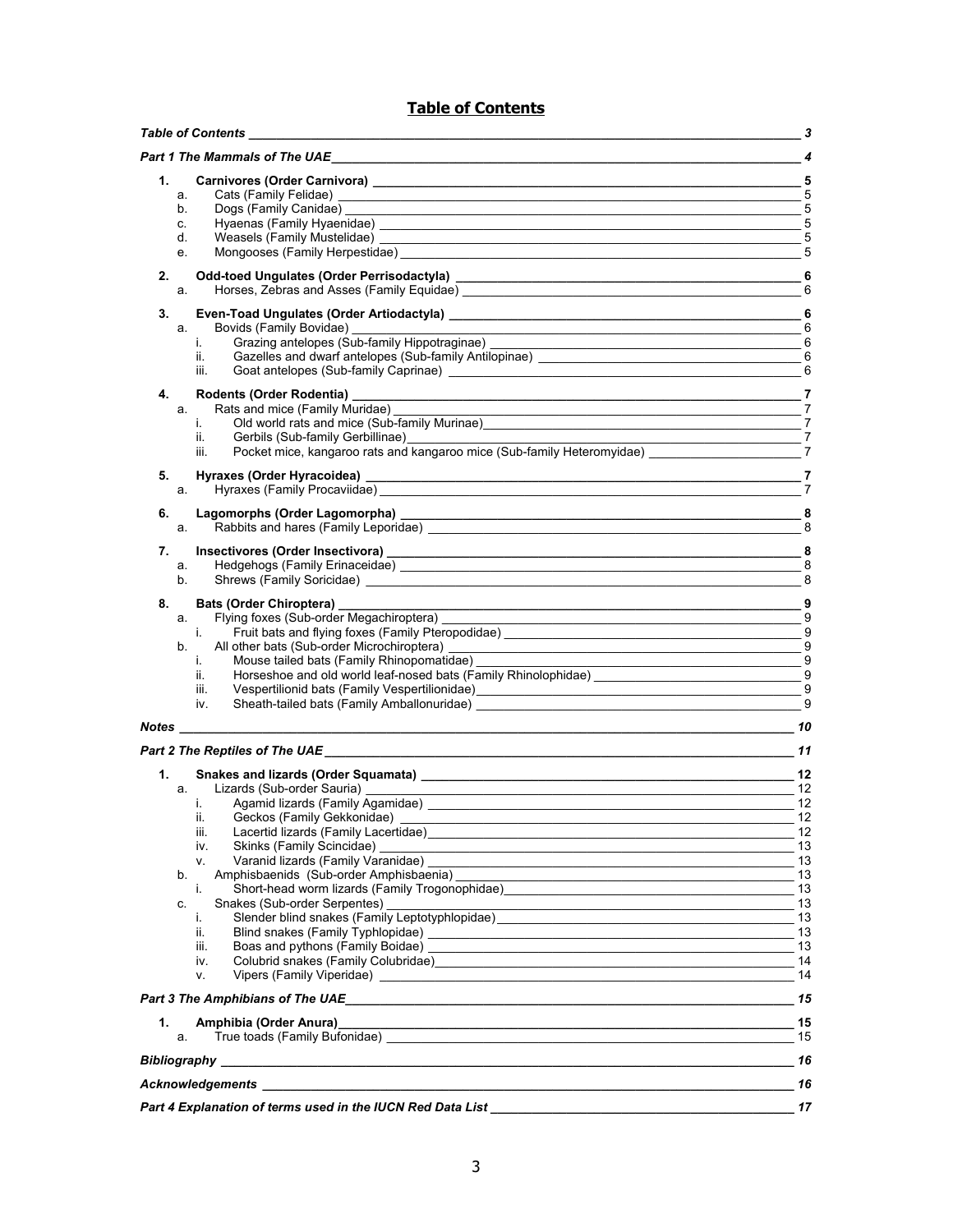## **Part 1 The Terrestrial Mammals of The UAE**

The following list includes all UAE terrestrial mammals classified according to the IUCN Red List 2004 (IUCN 2004) and UAE mammals Red List 1996 (Hornby, 1996).

There are 45 species of terrestrial mammals known to occur either naturally, as introduced species, or to have become extinct within the last 75 years in The UAE. These mammals exist within 18 Families of 8 Orders (Carnivora, Perissodactyla, Artiodactyla, Rodentia, Hyracoidea, Lagomorpha, Insectivora and Chiroptera).

Of these 45 species, 2 species (*Oryx leucoryx* and *Capra aegagrus*) are known to be extinct in the wild. Two further species (*Canis lupus arabs* and *Hyaena hyaena*) are probably extinct in UAE with species from Oman or Saudi Arabia that cross the border being seen occasionally. From the remaining 41 species, 6 species have been introduced (Felis cattus, Herpestes edwardsi, Equus africanus, Capra aegagrus hircus, Procavia capensis, and Suncus murinus).

Most of the species either fall within the Data Deficiency category or are Not Listed on the IUCN Red List. The classifications according to the UAE mammals Red List of 1996 (Hornby 1996a), are shown in Table 1. It should be pointed out that the classification (by Hornby) was based on a consensus of opinions of members of the UAE Biodiversity Conservation Committee rather than on systematic survey data. For an explanation of terms used in the IUCN classification, please see part 4.

During 2005, TERC plans to formally produce a UAE Red List based on data that has been collected by the Wildlife Survey and Monitoring (WSM) team, the Emirates Natural History Group (ENHG) and by other sources.

Species shown in bold type font are known to occur in Abu Dhabi Emirate.

| Category                     | Abbr.     | IUCN Red Data List (2004) | <b>UAE Red Data List</b> |
|------------------------------|-----------|---------------------------|--------------------------|
| Extinct                      | EX        | 0                         |                          |
| Extinct in the Wild          | EW        | 0                         |                          |
| <b>Critically Endangered</b> | <b>CR</b> |                           |                          |
| Endangered                   | EN        | 3                         |                          |
| Vulnerable                   | VU        | 4                         | 6                        |
| Near Threatened              | <b>NT</b> | 3                         |                          |
| Least Concern                | LC        |                           | q                        |
| Data Deficient               | DD        |                           | q                        |
| <b>Not Listed</b>            |           | 31                        |                          |

**Table 1**. Numbers of UAE mammals falling within categories according to the IUCN Red List and according to the UAE Red List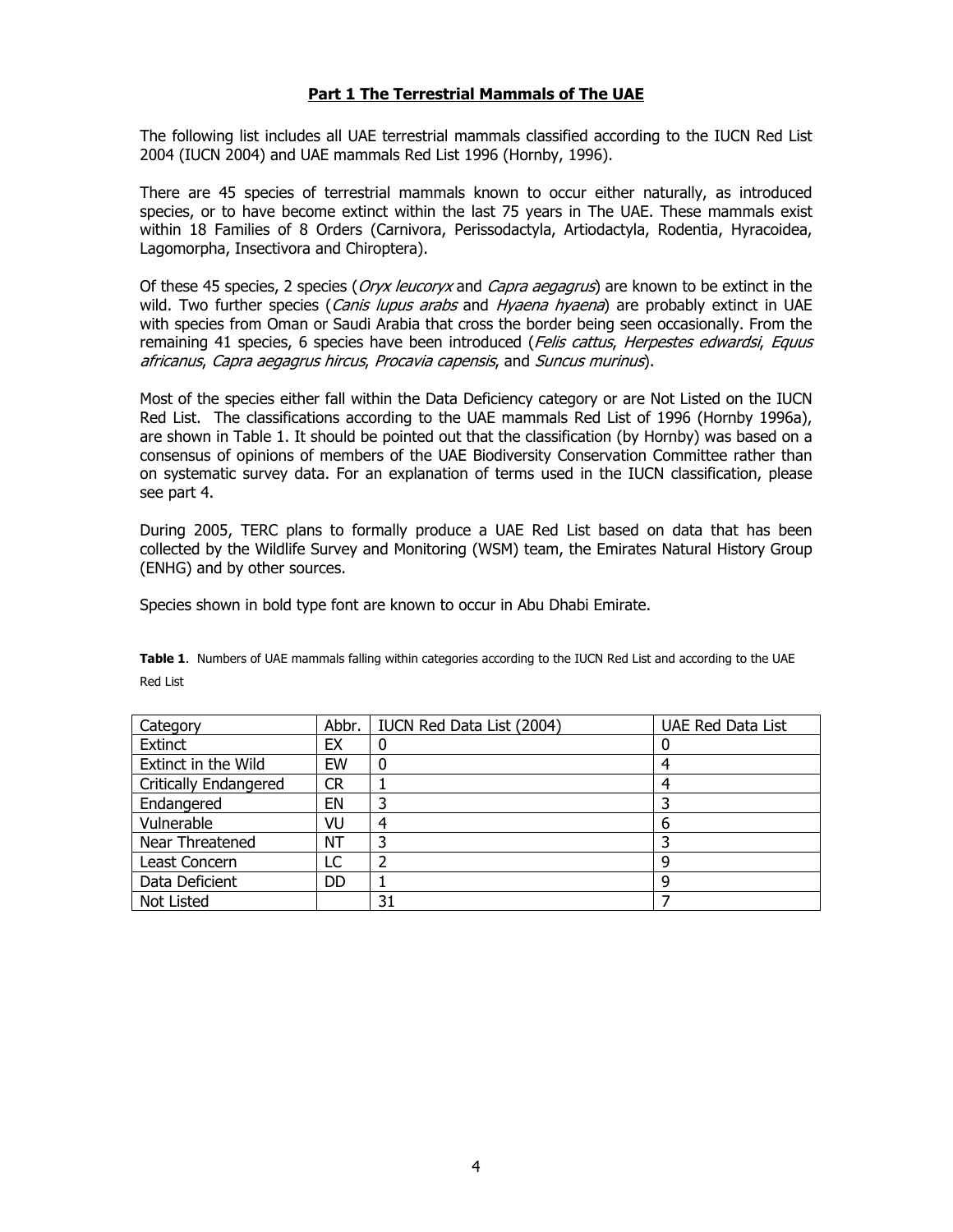## **1. Carnivores (Order Carnivora)**

## a. Cats (Family Felidae)

| Common Name                                                                                           | Scientific Name                                                                                                      | <b>UAE Category</b>                                                                                       | <b>IUCN Red List</b>                                                                          |
|-------------------------------------------------------------------------------------------------------|----------------------------------------------------------------------------------------------------------------------|-----------------------------------------------------------------------------------------------------------|-----------------------------------------------------------------------------------------------|
| Arabian Leopard<br><b>Caracal Lynx</b><br><b>Gordon's Wildcat</b><br><b>Sand Cat</b><br>Feral Cat (1) | Panthera pardus nimr<br>Felis caracal schmitzi<br>Felis silvestris gordoni<br>Felis margarita<br><b>Felis cattus</b> | Critically Endangered<br><b>Vulnerable</b><br><b>Endangered</b><br><b>Endangered</b><br><b>Not Listed</b> | CR <sub>C2a</sub><br><b>Not Listed</b><br><b>Not Listed</b><br><b>NT</b><br><b>Not Listed</b> |
|                                                                                                       | b. Dogs (Family Canidae)                                                                                             |                                                                                                           |                                                                                               |
| Common Name                                                                                           | <b>Scientific Name</b>                                                                                               | <b>UAE Category</b>                                                                                       | <b>IUCN Red List</b>                                                                          |
| Wolf $(2)$<br><b>Red Fox</b><br><b>Blanford's Fox</b><br><b>Rüppell's Fox</b>                         | Canis lupus arabs<br><b>Vulpes vulpes</b><br><b>Vulpes cana</b><br><b>Vulpes rueppelli</b>                           | <b>Extinct in the Wild</b><br><b>Least Concern</b><br><b>Vulnerable</b><br><b>Vulnerable</b>              | LC<br>LC<br><b>VU C1</b><br><b>DD</b>                                                         |
|                                                                                                       | c. Hyaenas (Family Hyaenidae)                                                                                        |                                                                                                           |                                                                                               |
| Common Name                                                                                           | <b>Scientific Name</b>                                                                                               | <b>UAE Category</b>                                                                                       | <b>IUCN Red List</b>                                                                          |
| <b>Striped Hyaena (2)</b>                                                                             | Hyaena hyaena                                                                                                        | <b>Extinct in the Wild</b>                                                                                | NT                                                                                            |
|                                                                                                       | d. Weasels (Family Mustelidae)                                                                                       |                                                                                                           |                                                                                               |
| Common Name                                                                                           | Scientific Name                                                                                                      | <b>UAE Category</b>                                                                                       | <b>IUCN Red List</b>                                                                          |
| Ratel (3)                                                                                             | <b>Mellivora capensis</b>                                                                                            | <b>Critically Endangered</b>                                                                              | <b>Not Listed</b>                                                                             |
|                                                                                                       | e. Mongooses (Family Herpestidae)                                                                                    |                                                                                                           |                                                                                               |
| Common Name                                                                                           | <b>Scientific Name</b>                                                                                               | <b>UAE Category</b>                                                                                       | <b>IUCN Red List</b>                                                                          |
| White-tailed Mongoose<br>Indian Grey Mongoose (4) Herpestes edwardsi                                  | Ichneumia albicauda                                                                                                  | Endangered<br>Not Listed                                                                                  | Not Listed<br><b>Not Listed</b>                                                               |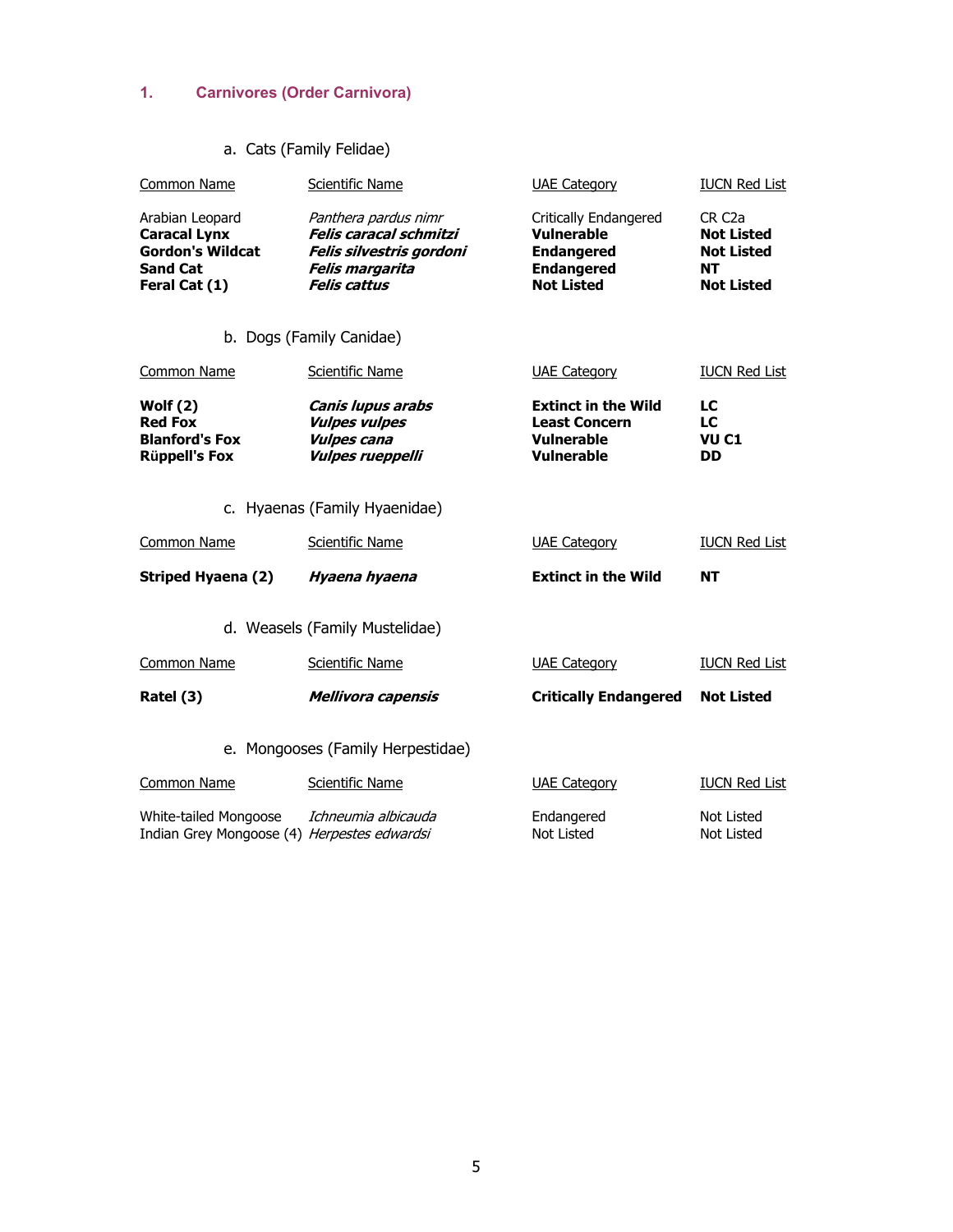## **2. Odd-toed Ungulates (Order Perrisodactyla)**

## a. Horses, Zebras and Asses (Family Equidae)

| Common Name                                                     | Scientific Name                                                         | <b>UAE Category</b>                                                      | <b>IUCN Red List</b>                    |
|-----------------------------------------------------------------|-------------------------------------------------------------------------|--------------------------------------------------------------------------|-----------------------------------------|
| Feral Donkey (5)                                                | <b>Equus africanus</b>                                                  | <b>Not Listed</b>                                                        | <b>Not Listed</b>                       |
|                                                                 |                                                                         |                                                                          |                                         |
| 3.                                                              | <b>Even-Toad Ungulates (Order Artiodactyla)</b>                         |                                                                          |                                         |
|                                                                 | a. Bovids (Family Bovidae)                                              |                                                                          |                                         |
| i.                                                              | Grazing antelopes (Sub-family Hippotraginae)                            |                                                                          |                                         |
| Common Name                                                     | Scientific Name                                                         | <b>UAE Category</b>                                                      | <b>IUCN Red List</b>                    |
| <b>Arabian Oryx</b>                                             | Oryx leucoryx                                                           | <b>Extinct in the Wild</b>                                               | <b>EN C1</b>                            |
|                                                                 | ii. Gazelles and dwarf antelopes (Sub-family Antilopinae)               |                                                                          |                                         |
| Common Name                                                     | <b>Scientific Name</b>                                                  | <b>UAE Category</b>                                                      | <b>IUCN Red List</b>                    |
| <b>Sand Gazelle</b><br><b>Mountain Gazelle</b>                  | Gazella subgutturosa marica<br>Gazella gazella cora                     | <b>Critically Endangered</b><br><b>Vulnerable</b>                        | <b>NT</b><br><b>VU A2ad</b>             |
|                                                                 | iii. Goat antelopes (Sub-family Caprinae)                               |                                                                          |                                         |
| Common Name                                                     | <b>Scientific Name</b>                                                  | <b>UAE Category</b>                                                      | <b>IUCN Red List</b>                    |
| <b>Arabian Tahr</b><br>Wild Goat (6)<br>Feral domestic Goat (7) | Hemitragus jayakari<br>Capra aegagrus aegagrus<br>Capra aegagrus hircus | <b>Critically Endangered</b><br>Extinct in the Wild<br><b>Not Listed</b> | <b>EN C2a</b><br>VU A2cde<br>Not Listed |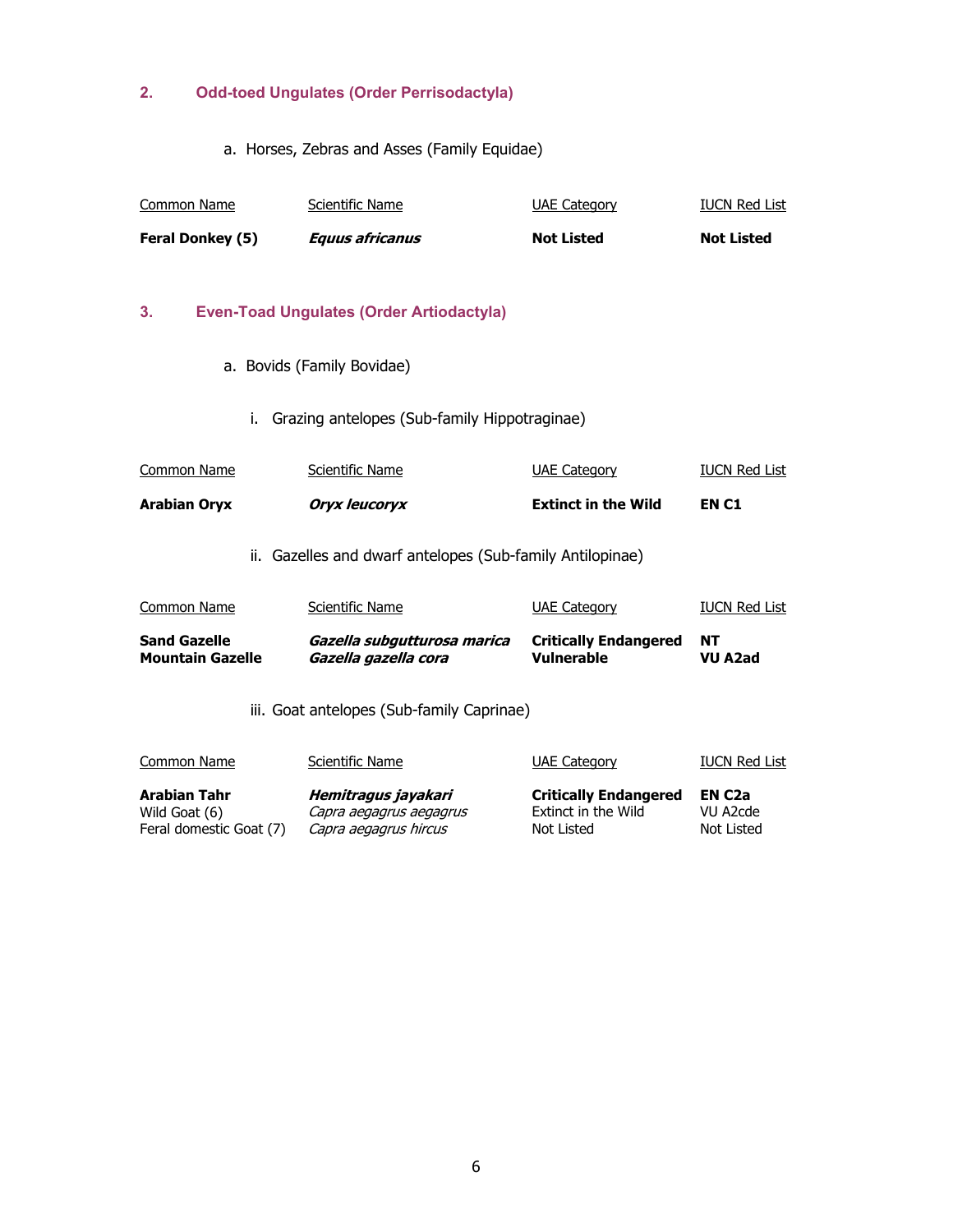## **4. Rodents (Order Rodentia)**

- a. Rats and mice (Family Muridae)
	- i. Old world rats and mice (Sub-family Murinae)

| Common Name                                         | Scientific Name          | <b>UAE Category</b>    | <b>IUCN Red List</b> |
|-----------------------------------------------------|--------------------------|------------------------|----------------------|
| <b>House Mouse</b>                                  | <b>Mus musculus</b>      | <b>Least Concern</b>   | <b>Not Listed</b>    |
| <b>Brown Rat</b>                                    | <b>Rattus norvegicus</b> | <b>Least Concern</b>   | <b>Not Listed</b>    |
| <b>Black Rat</b>                                    | <b>Rattus rattus</b>     | <b>Least Concern</b>   | <b>Not Listed</b>    |
| <b>Egyptian Spiny Mouse</b> <i>Acomys cahirinus</i> |                          | <b>Near Threatened</b> | <b>Not Listed</b>    |

ii. Gerbils (Sub-family Gerbillinae)

| Common Name                                                                                                                | Scientific Name                                                                                                      | <b>UAE Category</b>                                                                                                    | <b>IUCN Red List</b>                                                                             |
|----------------------------------------------------------------------------------------------------------------------------|----------------------------------------------------------------------------------------------------------------------|------------------------------------------------------------------------------------------------------------------------|--------------------------------------------------------------------------------------------------|
| <b>Wagner's Gerbil</b><br><b>Baluchistan Gerbil</b><br><b>Sundevall's Jird</b><br>Arabian Jird<br><b>Cheesman's gerbil</b> | Gerbillus dasyurus<br>Gerbillus nanus<br><b>Meriones crassus</b><br><b>Meriones arimalius</b><br>Gerbillus cheesmani | <b>Data Deficient</b><br><b>Data Deficient</b><br><b>Least Concern</b><br><b>Least Concern</b><br><b>Least Concern</b> | <b>Not Listed</b><br><b>Not Listed</b><br><b>Not Listed</b><br>$EN B1 + 2C$<br><b>Not Listed</b> |
|                                                                                                                            |                                                                                                                      |                                                                                                                        |                                                                                                  |

iii. Pocket mice, kangaroo rats and kangaroo mice (Sub-family Heteromyinae)

| Lesser Jerboa | Jaculus jaculus | <b>Near Threatened</b> | <b>Not Listed</b>    |
|---------------|-----------------|------------------------|----------------------|
| Common Name   | Scientific Name | <b>UAE Category</b>    | <b>IUCN Red List</b> |

## **5. Hyraxes (Order Hyracoidea)**

a. Hyraxes (Family Procaviidae)

| Cape Hyrax (8) | Procavia capensis | <b>Not Listed</b> | <b>Not Listed</b>    |
|----------------|-------------------|-------------------|----------------------|
| Common Name    | Scientific Name   | UAE Category      | <b>IUCN Red List</b> |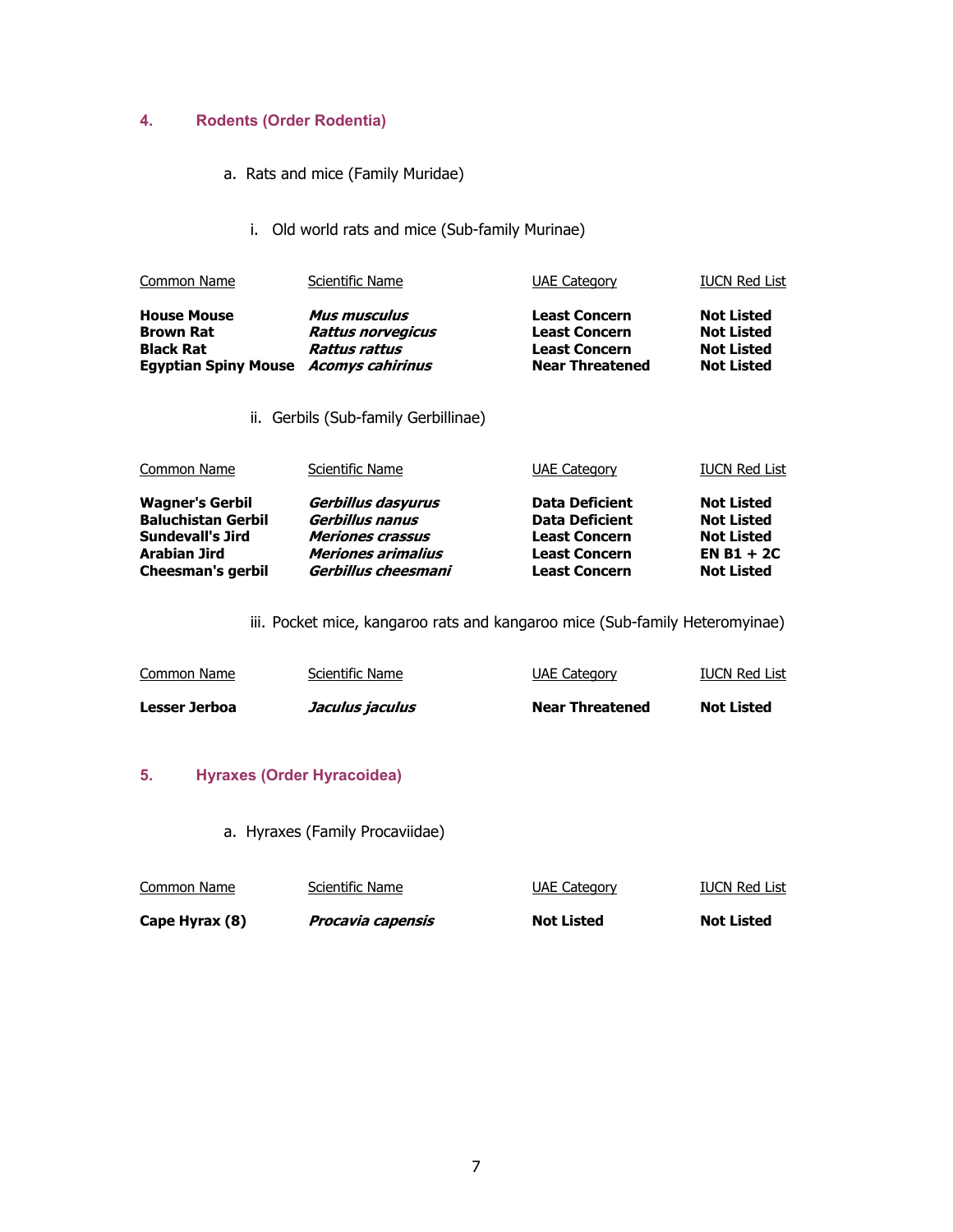## **6. Lagomorphs (Order Lagomorpha)**

## a. Rabbits and hares (Family Leporidae)

| <b>Common Name</b>                                                               | <b>Scientific Name</b>                                                                       | <b>UAE Category</b>                            | <b>IUCN Red List</b>                   |
|----------------------------------------------------------------------------------|----------------------------------------------------------------------------------------------|------------------------------------------------|----------------------------------------|
| <b>Cape Hare</b>                                                                 | Lepus capensis                                                                               | <b>Least Concern</b>                           | <b>Not Listed</b>                      |
| 7.                                                                               | <b>Insectivores (Order Insectivora)</b>                                                      |                                                |                                        |
|                                                                                  | a. Hedgehogs (Family Erinaceidae)                                                            |                                                |                                        |
| Common Name                                                                      | Scientific Name                                                                              | <b>UAE Category</b>                            | <b>IUCN Red List</b>                   |
| <b>Brandt's Hedgehog</b><br><b>Ethiopian Hedgehog</b><br>Long-eared Hedgehog (9) | <b>Hemiechinus hypomelas</b><br><b>Hemiechinus aethiopicus</b><br><b>Hemiechinus auritus</b> | <b>Least Concern</b><br><b>Near Threatened</b> | <b>Not Listed</b><br><b>Not Listed</b> |
|                                                                                  |                                                                                              | <b>Vulnerable</b>                              | <b>Not Listed</b>                      |
|                                                                                  | b. Shrews (Family Soricidae)                                                                 |                                                |                                        |
| <b>Common Name</b>                                                               | <b>Scientific Name</b>                                                                       | <b>UAE Category</b>                            | <b>IUCN Red List</b>                   |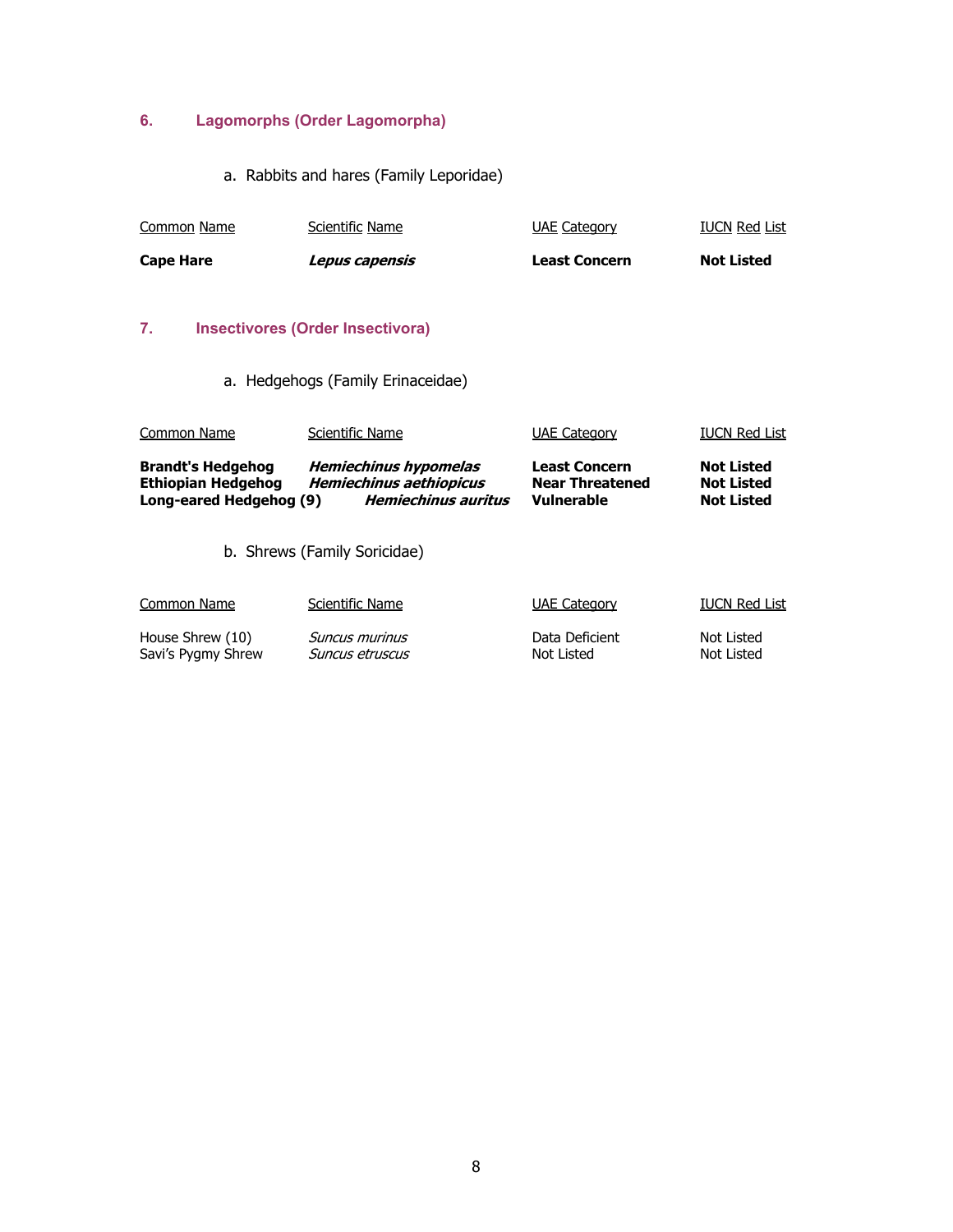## **8. Bats (Order Chiroptera)**

## a. Flying foxes (Sub-order Megachiroptera)

i. Fruit bats and flying foxes (Family Pteropodidae)

| <b>Egyptian Fruit Bat</b> | <i><b>Rousettus aegyptiacus</b></i> | <b>Vulnerable</b> | <b>Not Listed</b> |
|---------------------------|-------------------------------------|-------------------|-------------------|
| Common Name               | Scientific Name                     | UAE Category      | IUCN Red List     |

#### b. All other bats (Sub-order Microchiroptera)

i. Mouse tailed bats (Family Rhinopomatidae)

| <b>Common Name</b> | Scientific Name                               | <b>UAE Category</b>   | <b>IUCN Red List</b> |
|--------------------|-----------------------------------------------|-----------------------|----------------------|
|                    | Muscat Mouse-tailed Bat Rhinopoma muscatellum | <b>Data Deficient</b> | <b>Not Listed</b>    |

#### ii. Horseshoe and old world leaf-nosed bats (Family Rhinolophidae)

| Common Name                   | Scientific Name    | <b>UAE Category</b>   | <b>IUCN Red List</b> |
|-------------------------------|--------------------|-----------------------|----------------------|
| <b>Persian Leaf-nosed Bat</b> | Triaenops persicus | <b>Data Deficient</b> | <b>Not Listed</b>    |
| <b>Trident Leaf-nosed Bat</b> | Asellia tridens    | <b>Data Deficient</b> | <b>Not Listed</b>    |

#### iii. Vespertilionid bats (Family Vespertilionidae)

| <b>Kuhl's Pipistrelle</b>           | Pipistrellus kuhlii      | <b>Not Listed</b>     | <b>Not Listed</b>    |
|-------------------------------------|--------------------------|-----------------------|----------------------|
| <b>Sind Serotine Bat</b>            | <b>Eptesicus nasutus</b> | <b>Data Deficient</b> | VU A <sub>2c</sub>   |
| Hemprich's Long-eared<br><b>Bat</b> | Otonycteris hemprichii   | Data Deficient        | Not Listed           |
| Common Name                         | Scientific Name          | <b>UAE Category</b>   | <b>IUCN Red List</b> |

#### iv. Sheath-tailed bats (Family Amballonuridae)

| <b>Naked Bellied Tomb Bat</b> | Taphozous nudiventris | <b>Data Deficient</b> | <b>Not Listed</b>    |
|-------------------------------|-----------------------|-----------------------|----------------------|
| Common Name                   | Scientific Name       | <b>UAE Category</b>   | <b>IUCN Red List</b> |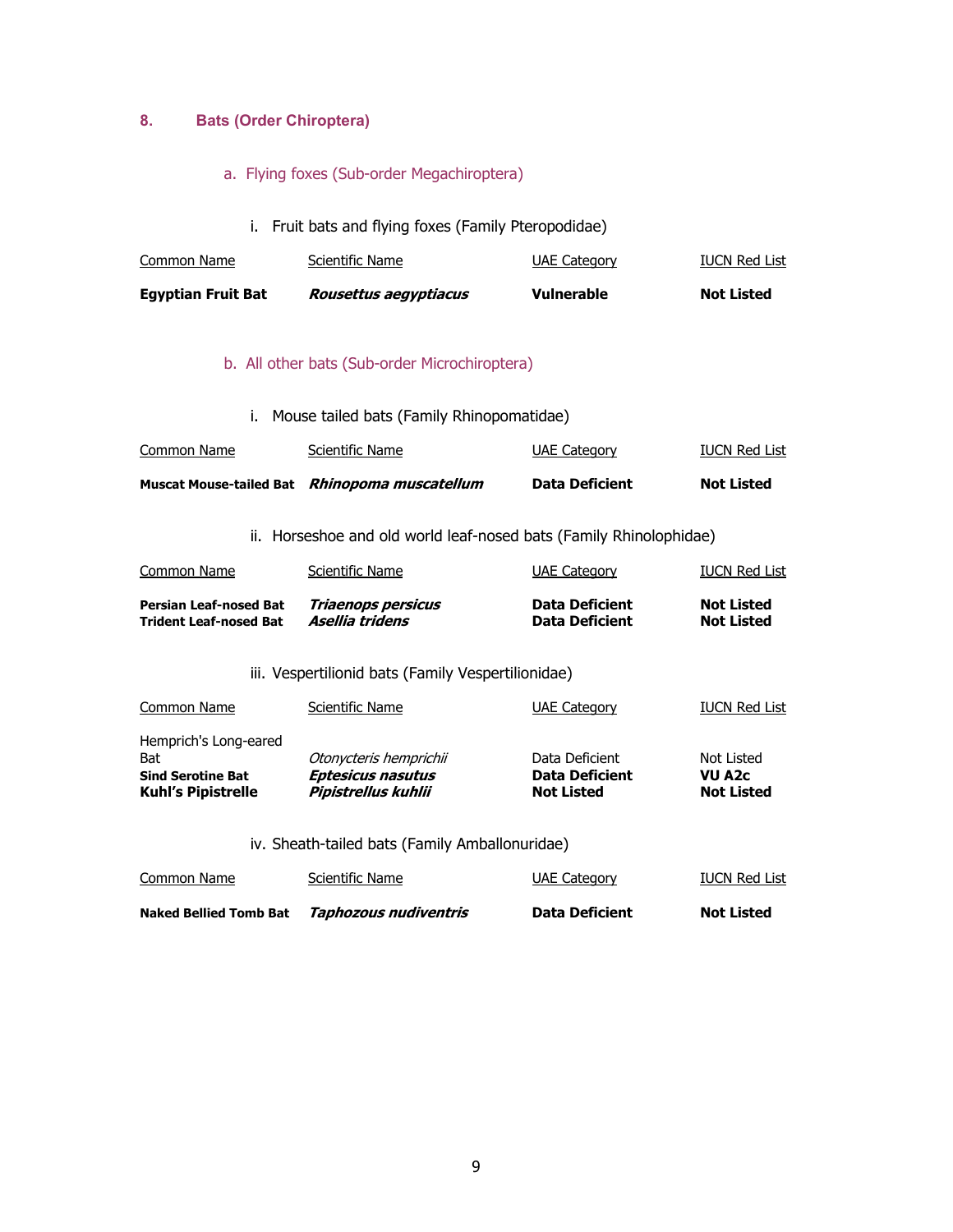### **Notes**

- (1) Feral domestic cats are established in many parts of the UAE; the impact on native fauna is not known, but elsewhere, hybridisation with Wild Cats (Felis silvestris ssp) is known to be an issue.
- (2) There have been several reported sightings of wolves and Hyaenas over the past 10 years, however these are unlikely to be resident in UAE. The EW classification by Hornby, 1996 is therefore likely to remain unchanged when the taxa are reevaluated.
- (3) There have been no confirmed sightings of Ratel in UAE, the species has only ever been identified by tracks.
- (4) Indian Grey Mongoose is thought to have established itself in the Northern Emirates as a result of specimens escaping from captivity.
- (5) African Donkey (*Equus africanus* syn. E. asinus) is critically endangered throughout its original range, however it has been introduced and become feral in many parts of the world. The status and taxonomy of the species in the UAE is unclear. Bones belonging to an Equuid species (identified as *E. africanus*) have been found dating back 7,000 years.
- (6) The presence of wild goats in UAE was documented in 1968 (Harrison 1968). However, no sightings of the species have been recorded since this date.
- (7) Feral domestic goats (capra aegagrus hircus) have been introduced to several parts of UAE.
- (8) Cape hyraxes were apparently introduced to Jebel Hafeet in Al Ain during the mid 1990's; however, it is unlikely that they occur naturally in The UAE.
- (9) Long-eared hedgehog is listed based on a single record from Abu Dhabi Emirate.
- (10) The house shrew, a commensal species, was considered by Duckworth, as likely to occur although there are no formal records of its occurrence.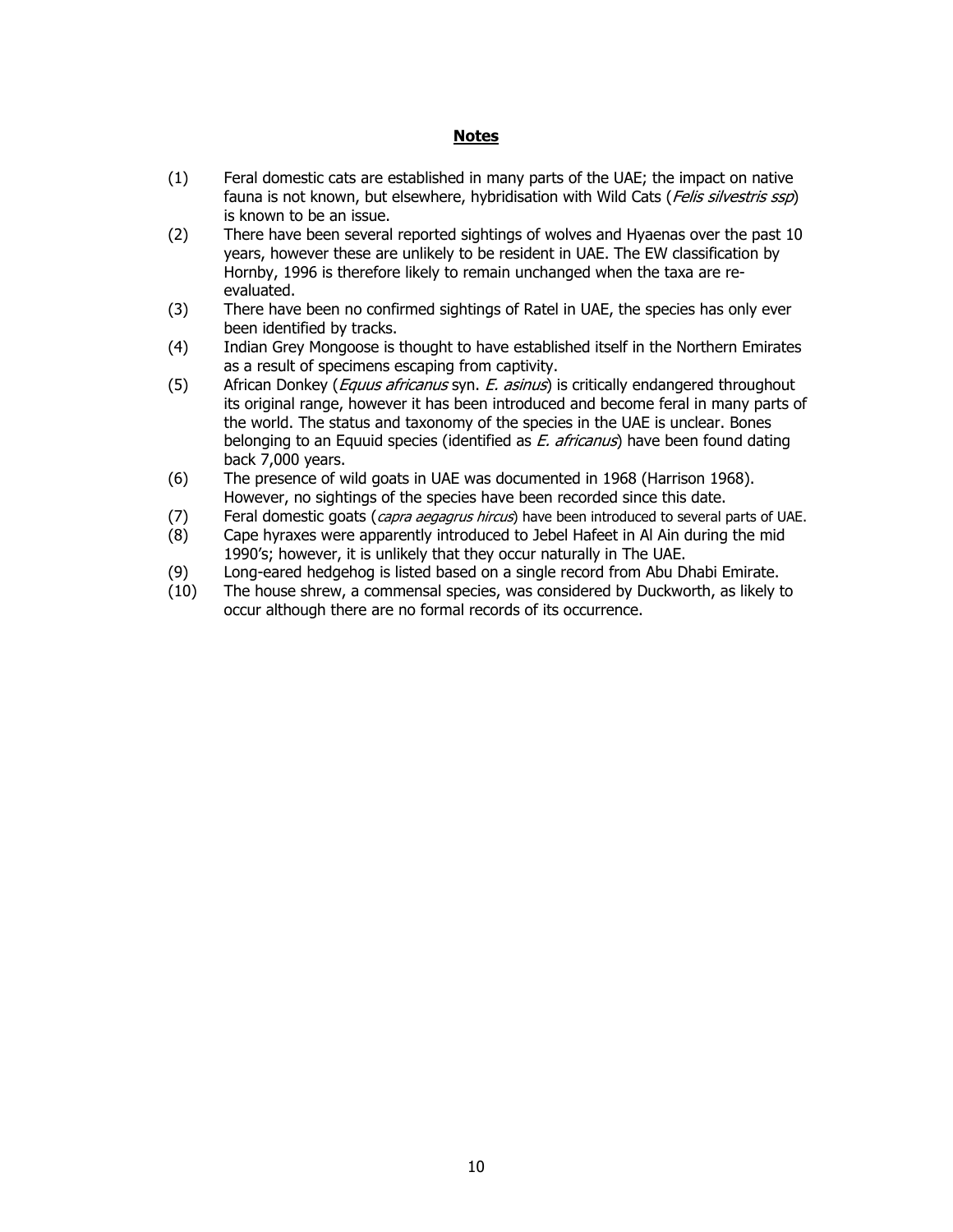## **Part 2 The Terrestrial Reptiles of The UAE**

The following list includes all UAE terrestrial reptiles classified according to the IUCN Red List 2004 (IUCN 2004).

There are 54 species of terrestrial reptiles that are known to occur in UAE. These exist in 11 Families within 1 Order (Squamata).

The common names of many of the species have multiple synonyms and should not be used when referring to a species. In some cases over the last 10 years, the scientific names have changed (for example Agama flavimaculata has become Trapelus flavimaculatus).

During 2004, TERC plans to formally produce a UAE Red List based on data that has been collected by the Wildlife Survey and Monitoring (WSM) team, the Emirates Natural History Group (ENHG) and by other sources.

Species shown in bold type font are known to occur in Abu Dhabi Emirate.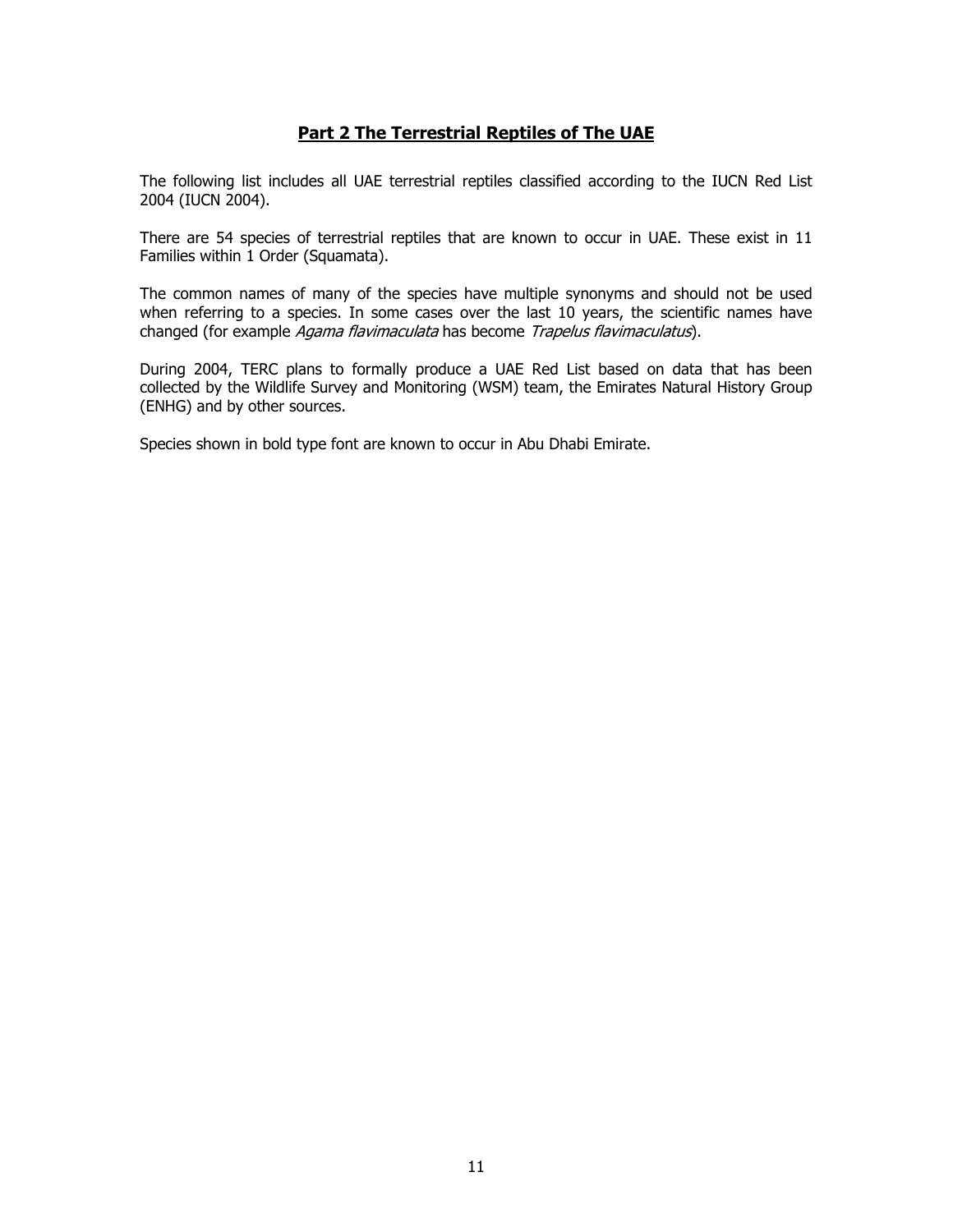## **1. Snakes and lizards (Order Squamata)**

## a. Lizards (Sub-order Sauria)

## i. Agamid lizards (Family Agamidae)

| Common Name                      | Scientific Name                 | <b>IUCN Red List</b> |
|----------------------------------|---------------------------------|----------------------|
| Arabian Toad-headed Agama        | <b>Phrynocephalus arabicus</b>  | <b>Not Listed</b>    |
| <b>Spotted Toad-headed Agama</b> | <b>Phrynocephalus maculatus</b> | <b>Not Listed</b>    |
| <b>Yellow-spotted Agama</b>      | <b>Trapelus flavimaculatus</b>  | <b>Not Listed</b>    |
| Sinai Agama                      | Pseudotrapelus sinaitus         | <b>Not Listed</b>    |
| <b>Spiny-tailed Lizard</b>       | Uromastyx aegyptia microlepis   | <b>Not Listed</b>    |
| <b>Spiny-tailed Lizard</b>       | Uromastyx leptieni              | <b>Not Listed</b>    |

#### ii. Geckos (Family Gekkonidae)

| Common Name                       | Scientific Name                  | <b>IUCN Red List</b> |
|-----------------------------------|----------------------------------|----------------------|
| Musandam Leaf-toed Gecko          | Asaccus caudivulvulus            | Not Listed           |
|                                   | Asaccus elisae                   | Not Listed           |
| Gallagher's Leaf-toed Gecko       | Asaccus gallagheri               | Not Listed           |
| Spatulate-tailed Rock Gecko       | <b>Bunopus spatalurus</b>        | Not Listed           |
| <b>Baluch Rock Gecko</b>          | <b>Bunopus tuberculatus</b>      | <b>Not Listed</b>    |
| <b>Wall Gecko</b>                 | Cyrtodactylus scaber             | <b>Not Listed</b>    |
| <b>Yellow-bellied House Gecko</b> | <b>Hemidactylus flaviviridis</b> | <b>Not Listed</b>    |
| Persian House Gecko               | Hemidactylus persicus            | Not Listed           |
| Turkish Gecko                     | Hemidactylus turcicus            | <b>Not Listed</b>    |
| <b>Bar-tailed Semaphore Gecko</b> | <b>Pristurus celerrimus</b>      | <b>Not Listed</b>    |
| <b>Least Semaphore Gecko</b>      | <b>Pristurus minimus</b>         | <b>Not Listed</b>    |
| <b>Rock semaphore Gecko</b>       | Pristurus rupestris              | <b>Not Listed</b>    |
| <b>Fan-footed Gecko</b>           | Ptyodactylus hasselquistii       | <b>Not Listed</b>    |
| <b>Arabian Sand Gecko</b>         | Stenodactylus arabicus           | <b>Not Listed</b>    |
| <b>Dune Sand Gecko</b>            | Stenodactylus doriae             | <b>Not Listed</b>    |
| <b>Gulf Sand Gecko</b>            | Stenodactylus khobarensis        | <b>Not Listed</b>    |
| <b>East Sand Gecko</b>            | Stenodactylus leptocosymbotes    | <b>Not Listed</b>    |
| Slevin's Big-headed Gecko         | Stenodactylus slevini            | <b>Not Listed</b>    |
| <b>Desert Skink Gecko</b>         | Teratoscincus scincus            | <b>Not Listed</b>    |
|                                   |                                  |                      |

## iii. Lacertid lizards (Family Lacertidae)

| <u>Common Name</u>          | <b>Scientific Name</b>            | <b>IUCN Red L</b> |
|-----------------------------|-----------------------------------|-------------------|
| Striped Sand Lizard         | Acanthodactylus boskianus         | Not Listed        |
| <b>Fringe-toed Lizard</b>   | Acanthodactylus gongrorhynchatus  | <b>Not Listed</b> |
| Haas's Spiny-footed Lizard  | Acanthodactylus haasi             | <b>Not Listed</b> |
| <b>Spiny-footed Lizard</b>  | <b>Acanthodactylus opheodurus</b> | <b>Not Listed</b> |
| <b>White spotted Lizard</b> | Acanthodactylus schmidti          | <b>Not Listed</b> |
| Blue-tailed Lizard          | Lacerta cyanura                   | Not Listed        |
| Jayakar's Lacertid          | Lacerta jayakari                  | Not Listed        |
| <b>Desert Race-runner</b>   | Mesalina adramitana               | <b>Not Listed</b> |
| Short-nosed Desert Lizard   | <b>Mesalina brevirostris</b>      | <b>Not Listed</b> |
|                             |                                   |                   |

#### UCN Red List

**Spiny-footed Lizard Acanthodactylus opheodurus Not Listed Not Listed Short-nosed Desert Lizard Mesalina brevirostris Not Listed**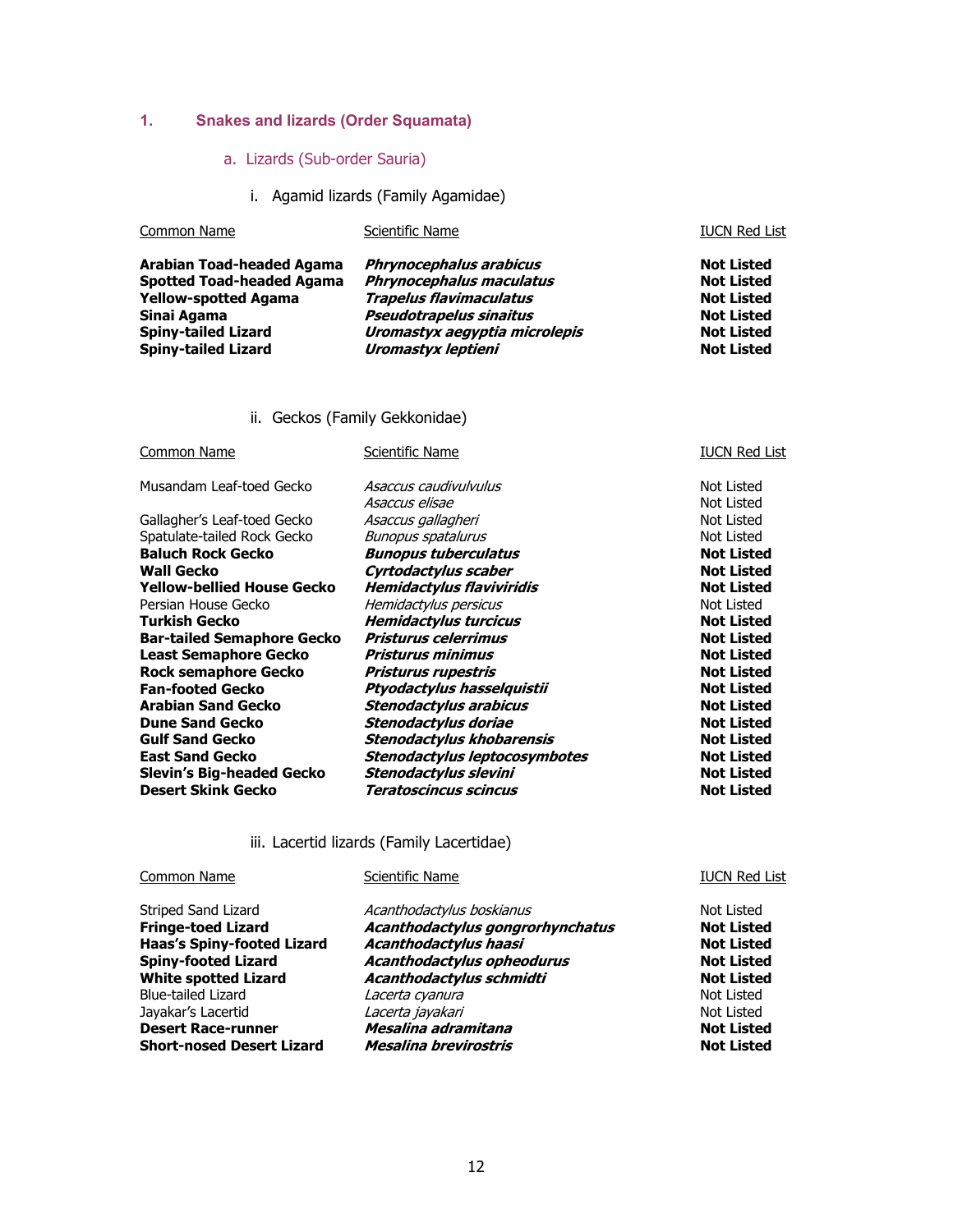## iv. Skinks (Family Scincidae)

| <b>Common Name</b>                                                                                                                | Scientific Name                                                                                                                           | <b>IUCN Red List</b>                                                                           |
|-----------------------------------------------------------------------------------------------------------------------------------|-------------------------------------------------------------------------------------------------------------------------------------------|------------------------------------------------------------------------------------------------|
| <b>Snake-eyed Skink</b><br><b>Ocellated Skink</b><br><b>Tesselated Mabuya</b><br><b>Eastern Sand Skink</b><br><b>Common Skink</b> | Ablepharus pannonicus<br><b>Chalcides ocellatus</b><br>Mabuya tessallata<br><b>Scincus mitranus</b><br><b>Scincus scincus conirostris</b> | <b>Not Listed</b><br><b>Not Listed</b><br>Not Listed<br><b>Not Listed</b><br><b>Not Listed</b> |
|                                                                                                                                   | v. Varanid lizards (Family Varanidae)                                                                                                     |                                                                                                |
| Common Name                                                                                                                       | Scientific Name                                                                                                                           | <b>IUCN Red List</b>                                                                           |
| <b>Desert Monitor Lizard</b>                                                                                                      | Varanus griseus                                                                                                                           | <b>Not Listed</b>                                                                              |
|                                                                                                                                   |                                                                                                                                           |                                                                                                |
|                                                                                                                                   | b. Amphisbaenids (Sub-order Amphisbaenia)                                                                                                 |                                                                                                |
|                                                                                                                                   | i. Short-head worm lizards (Family Trogonophidae)                                                                                         |                                                                                                |
| <b>Common Name</b>                                                                                                                | Scientific Name                                                                                                                           | <b>IUCN Red List</b>                                                                           |
| Zarudny's Worm Lizard                                                                                                             | Diplometopon zarudnyi                                                                                                                     | <b>Not Listed</b>                                                                              |
|                                                                                                                                   |                                                                                                                                           |                                                                                                |
| c. Snakes (Sub-order Serpentes)                                                                                                   |                                                                                                                                           |                                                                                                |
|                                                                                                                                   | i. Slender blind snakes (Family Leptotyphlopidae)                                                                                         |                                                                                                |
| Common Name                                                                                                                       | <b>Scientific Name</b>                                                                                                                    | <b>IUCN Red List</b>                                                                           |
| <b>Hooked Thread Snake</b>                                                                                                        | Leptotyphlops macrorhyncus                                                                                                                | <b>Not Listed</b>                                                                              |
|                                                                                                                                   |                                                                                                                                           |                                                                                                |
|                                                                                                                                   | ii. Blind snakes (Family Typhlopidae)                                                                                                     |                                                                                                |
| Common Name                                                                                                                       | <b>Scientific Name</b>                                                                                                                    | <b>IUCN Red List</b>                                                                           |
| <b>Flowerpot Snake</b>                                                                                                            | Rhamphotyphlops braminus                                                                                                                  | Not Listed                                                                                     |
|                                                                                                                                   |                                                                                                                                           |                                                                                                |
| iii. Boas and pythons                                                                                                             | (Family Boidae)                                                                                                                           |                                                                                                |
| Common Name                                                                                                                       | <b>Scientific Name</b>                                                                                                                    | <b>IUCN Red List</b>                                                                           |
| <b>Sand Boa</b>                                                                                                                   |                                                                                                                                           |                                                                                                |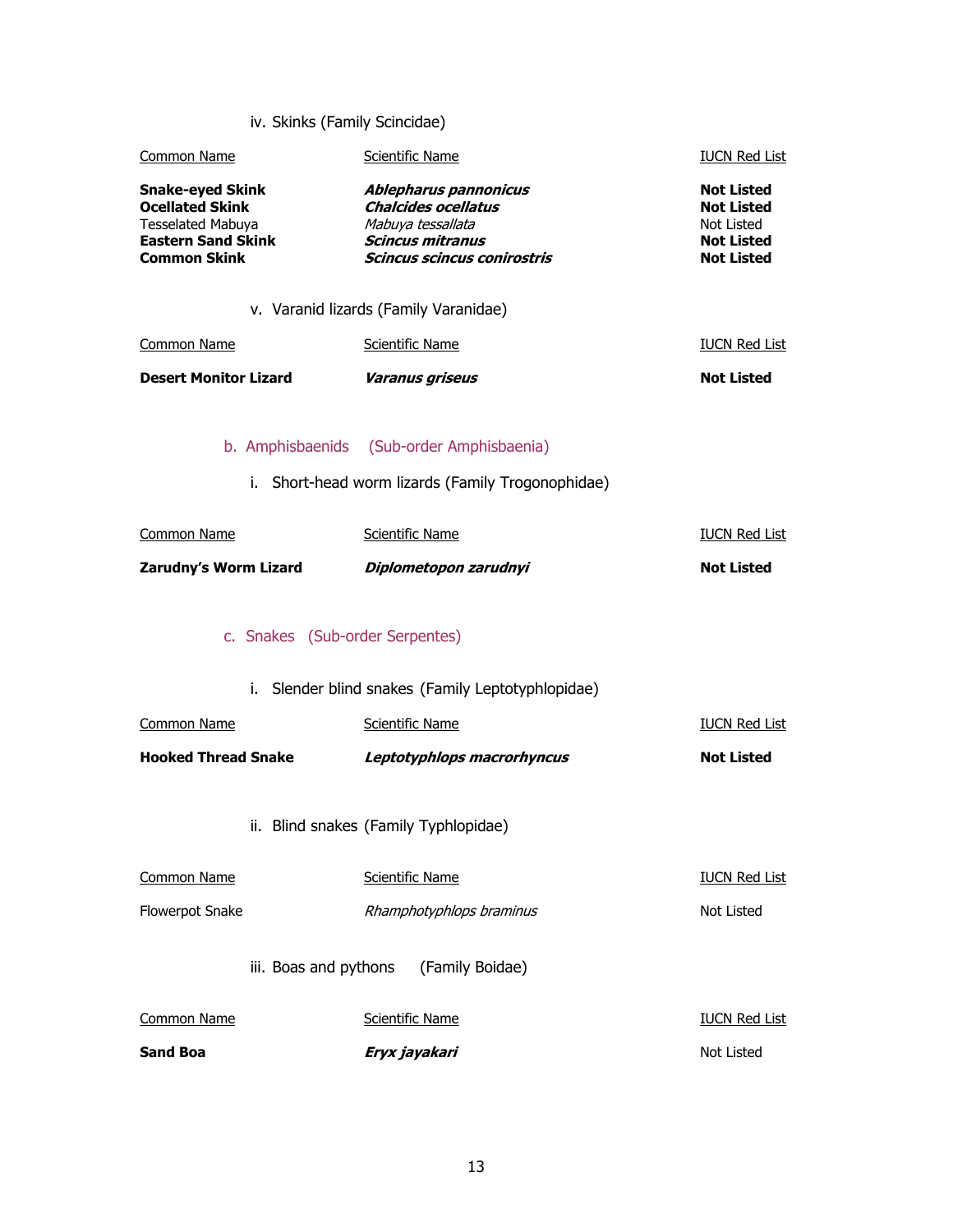## iv. Colubrid snakes (Family Colubridae)

## Common Name **IUCN** Red List

| <b>Arabian Horned Viper</b>  | Cerastes gasperettii           | <b>Not Listed</b>    |
|------------------------------|--------------------------------|----------------------|
| <b>False Horned Viper</b>    | <b>Pseudocerastes persicus</b> | <b>Not Listed</b>    |
| <b>Saw-scaled Viper</b>      | <b>Echis carinatus</b>         | <b>Not Listed</b>    |
| <b>Oman saw-scaled Viper</b> | <b>Echis omanensis</b>         | <b>Not Listed</b>    |
| Common Name                  | Scientific Name                | <b>IUCN Red List</b> |
| v. Vipers                    | (Family Viperidae)             |                      |
| <b>Leaf-nosed Snake</b>      | Lytorhynchus diadema           | <b>Not Listed</b>    |
| <b>Hooded Malpolon</b>       | <b>Malpolon moilensis</b>      | <b>Not Listed</b>    |
| <b>Hissing sand snake</b>    | Psammophis schokari            | <b>Not Listed</b>    |
| Arabian Cat Snake            | Telescopus dhara               | Not Listed           |
| Diadem Snake                 | Spalerosophis diadema          | Not Listed           |
| <b>Rat Snake</b>             | Coluber ventromaculatus        | <b>Not Listed</b>    |
| Wadi Racer                   | Coluber rhodorhacis            | Not Listed           |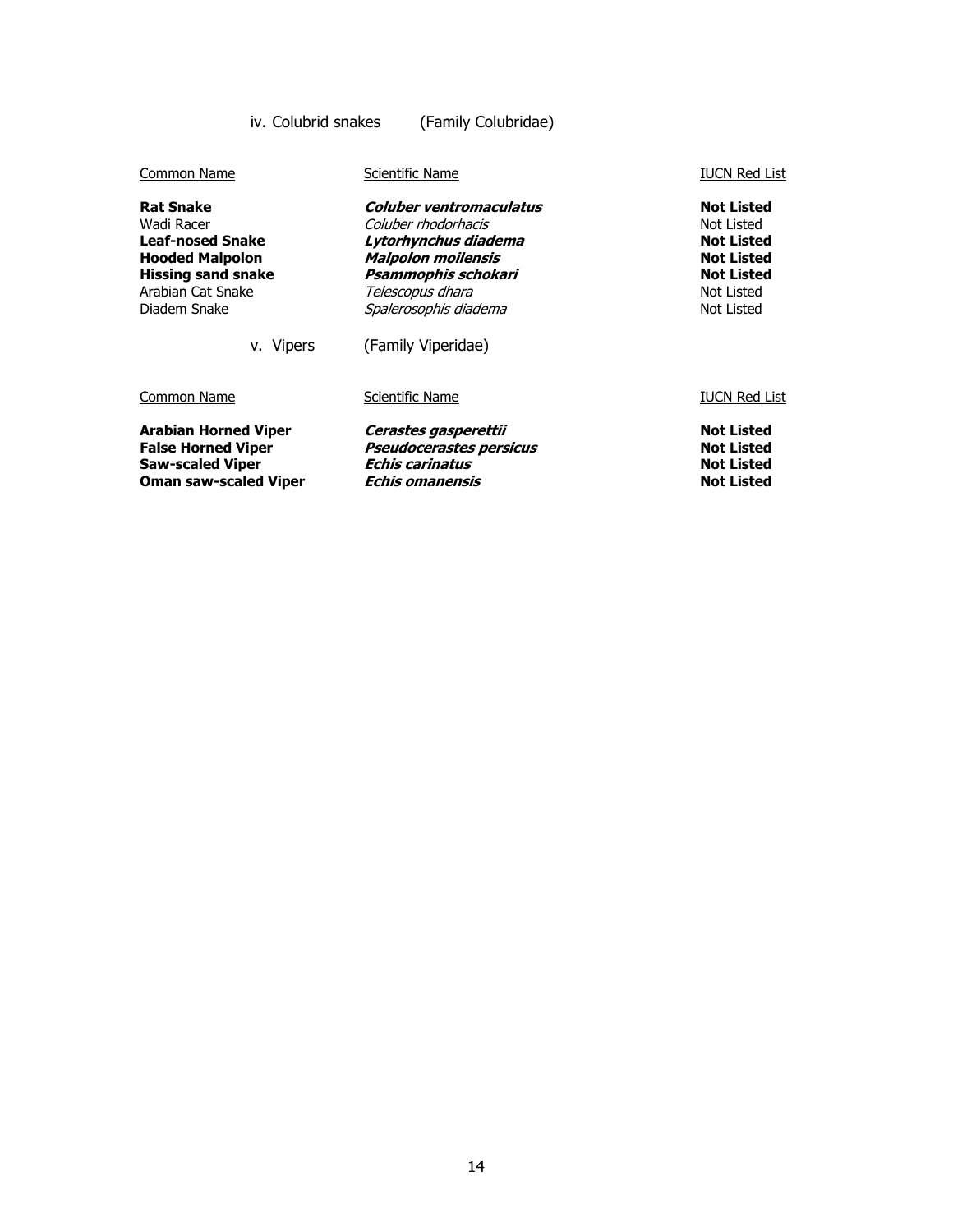## **Part 3 The Amphibians of The UAE**

The following list includes all UAE terrestrial amphibians classified according to the IUCN Red List 2004 (IUCN 2004).

There are only 2 species of amphibians recorded in The UAE. The Dhofar toad, Bufo dhufarensis has been recorded around plantations in the Al Ain area, although it is possible that they may occur within some of the permanent, inaccessible water pools on Jebel Hafeet.

During 2004, TERC plans to formally produce a UAE Red List based on data that has been collected by the Wildlife Survey and Monitoring (WSM) team, the Emirates Natural History Group (ENHG) and by other sources.

### **1. Amphibia (Order Anura)**

a. True toads (Family Bufonidae)

Common Name **IUCN** Red List Common Name **IUCN** Red List

Arabian Toad Bufo arabicus Not Listed **Bufo dhufarensis**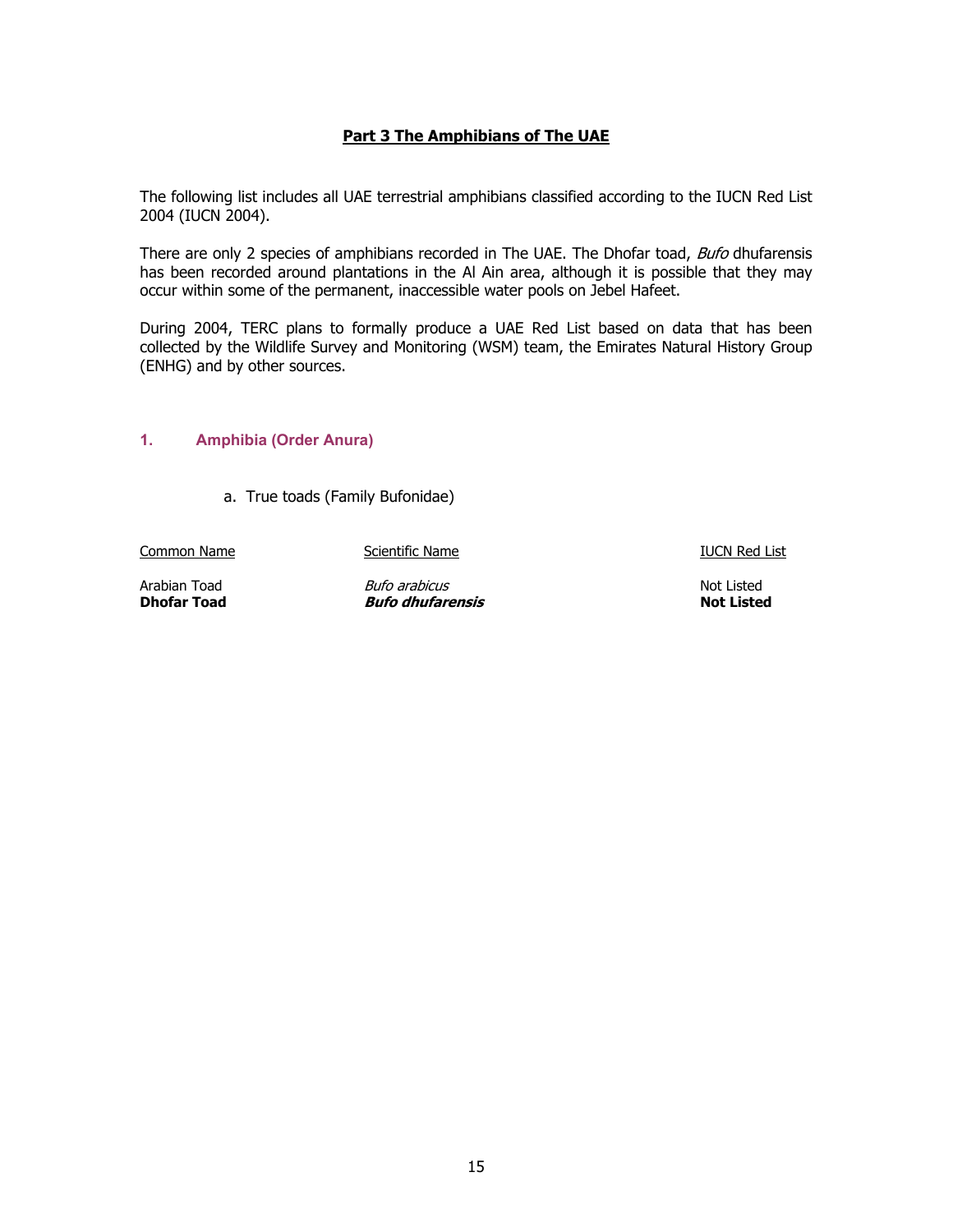## **Bibliography**

Arnold, E.N. (1986). A key and annotated checklist to the lizards and amphisbaenids of Arabia. Fauna of Saudi Arabia. **8**. 385 - 435.

Balletto, E., Cherchi, M.A. and Gasperetti, J. (1985). Amphibians of the Arabian Peninsula. *Fauna* of Saudi Arabia. **7**. 318 - 392

Duckworth, W. (1996). Land mammals of Abu Dhabi. In: Osborne, P.E. (ed.) Desert Ecology of Abu Dhabi – a review and recent studies. Pisces Publications, Newbury, UK.

El Din, S.B. (1996). Terrestrial reptiles of Abu Dhabi. In: Osborne, P.E. (ed.) Desert Ecology of Abu Dhabi – a review and recent studies. Pisces Publications, Newbury, UK.

Gross, C. (1987). Mammals of the Southern Gulf. Motivate publishing, Dubai.

Harrison, D.L. (1968) The mammals of Arabia: Carnivora, Hyracoidea and Artiodactyla. Vol 2. Ernest Benn Ltd. London, UK.

Harrison, D.L. and Bates, P.J. (1991). The mammals of Arabia. Harrison Zoological Museum Publications, Sevenoaks, Kent, UK.

Hornby, R. (1996a). A checklist of Amphibians and Reptiles of the UAE. Tribulus Vol. **6.1**. 9 -13.

Hornby, R. (1996b). Red list of mammals for the United Arab Emirates. Tribulus Vol. **6.1**. 13 – 14.

Hornby, R., ed. (1998). The Natural History, Geology and Archaeology of Jebel Hafeet. Emirates Natural History Group, Abu Dhabi.

IUCN. (2004). 2004 IUCN Red List of Threatened Species. http://www.iucnredlist.org.

Jongbloed, M. (2000). Wild about reptiles. ERWDA, Abu Dhabi.

#### **Acknowledgements**

We would like to thank John Newby, Simon Aspinall and Gary Feulner for reviewing the document and providing valuable comments.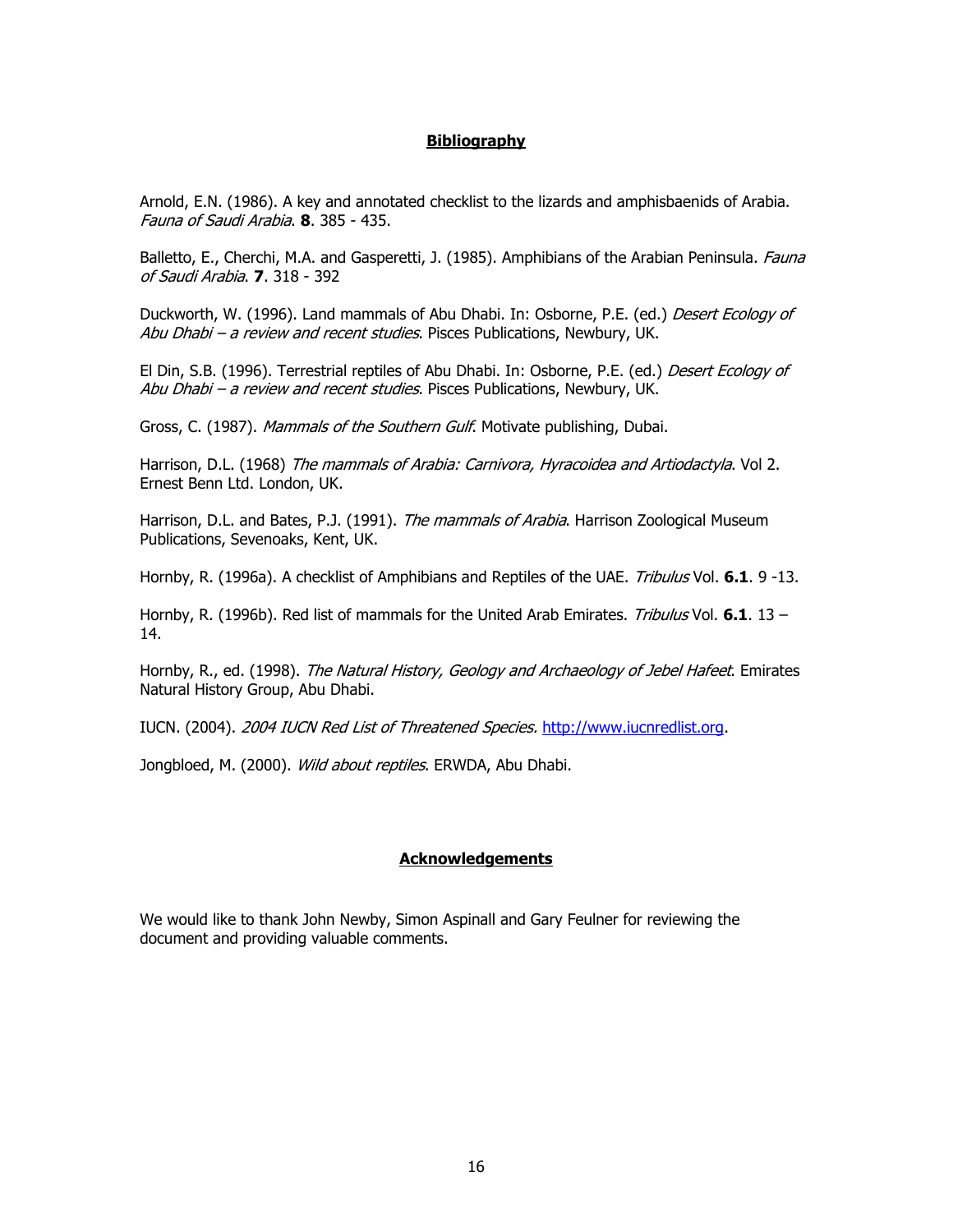## **Part 4 Explanation of terms used in the IUCN Red Data List**

#### **EXTINCT (EX)**

A taxon is Extinct when there is no reasonable doubt that the last individual has died. A taxon is presumed Extinct when exhaustive surveys in known and/or expected habitat, at appropriate times (diurnal, seasonal, annual), throughout its historic range have failed to record an individual. Surveys should be over a time frame appropriate to the taxon's life cycle and life form.

#### **EXTINCT IN THE WILD (EW)**

A taxon is Extinct in the Wild when it is known only to survive in cultivation, in captivity or as a naturalized population (or populations) well outside the past range. A taxon is presumed Extinct in the Wild when exhaustive surveys in known and/or expected habitat, at appropriate times (diurnal, seasonal, annual), throughout its historic range have failed to record an individual. Surveys should be over a time frame appropriate to the taxon's life cycle and life form.

#### **CRITICALLY ENDANGERED (CR)**

A taxon is Critically Endangered when the best available evidence indicates that it meets any of the criteria A to E for Critically Endangered (see Section V), and it is therefore considered to be facing an extremely high risk of extinction in the wild.

#### **ENDANGERED (EN)**

A taxon is Endangered when the best available evidence indicates that it meets any of the criteria A to E for Endangered (see Section V), and it is therefore considered to be facing a very high risk of extinction in the wild.

#### **VULNERABLE (VU)**

A taxon is Vulnerable when the best available evidence indicates that it meets any of the criteria A to E for Vulnerable (see Section V), and it is therefore considered to be facing a high risk of extinction in the wild.

#### **NEAR THREATENED (NT)**

A taxon is Near Threatened when it has been evaluated against the criteria but does not qualify for Critically Endangered, Endangered or Vulnerable now, but is close to qualifying for or is likely to qualify for a threatened category in the near future.

#### **LEAST CONCERN (LC)**

A taxon is Least Concern when it has been evaluated against the criteria and does not qualify for Critically Endangered, Endangered, Vulnerable or Near Threatened. Widespread and abundant taxa are included in this category.

## **DATA DEFICIENT (DD)**

A taxon is Data Deficient when there is inadequate information to make a direct, or indirect, assessment of its risk of extinction based on its distribution and/or population status. A taxon in this category may be well studied, and its biology well known, but appropriate data on abundance and/or distribution are lacking. Data Deficient is therefore not a category of threat. Listing of taxa in this category indicates that more information is required and acknowledges the possibility that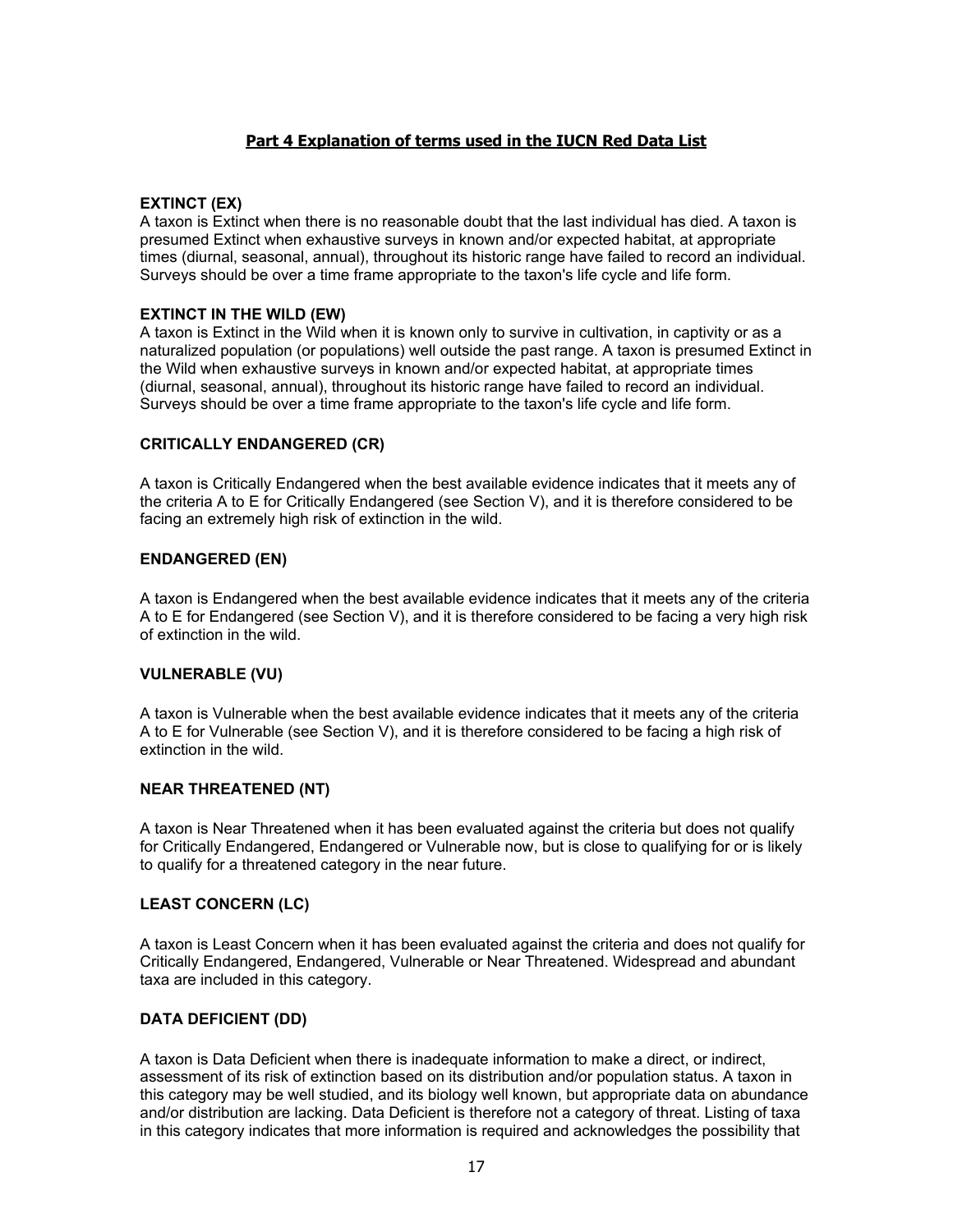future research will show that threatened classification is appropriate. It is important to make positive use of whatever data are available. In many cases great care should be exercised in choosing between DD and a threatened status. If the range of a taxon is suspected to be relatively circumscribed, and a considerable period of time has elapsed since the last record of the taxon, threatened status may well be justified.

### **NOT EVALUATED (NE)**

A taxon is Not Evaluated when it is has not yet been evaluated against the criteria.

## **THE CRITERIA FOR CRITICALLY ENDANGERED, ENDANGERED AND VULNERABLE**

## **CRITICALLY ENDANGERED (CR)**

A taxon is Critically Endangered when the best available evidence indicates that it meets any of the following criteria (A to E), and it is therefore considered to be facing an extremely high risk of extinction in the wild:

A. Reduction in population size based on any of the following:

1. An observed, estimated, inferred or suspected population size reduction of ≥90% over the last 10 years or three generations, whichever is the longer, where the causes of the reduction are clearly reversible AND understood AND ceased, based on (and specifying) any of the following:

- (a) direct observation
- (b) an index of abundance appropriate to the taxon
- (c) a decline in area of occupancy, extent of occurrence and/or quality of habitat
- (d) actual or potential levels of exploitation

 (e) the effects of introduced taxa, hybridization, pathogens, pollutants, competitors or parasites.

2. An observed, estimated, inferred or suspected population size reduction of  $\Box 80\%$  over the last 10 years or three generations, whichever is the longer, where the reduction or its causes may not have ceased OR may not be understood OR may not be reversible, based on (and specifying) any of (a) to (e) under A1.

3. A population size reduction of  $\geq 80\%$ , projected or suspected to be met within the next 10 years or three generations, whichever is the longer (up to a maximum of 100 years), based on (and specifying) any of (b) to (e) under A1.

 4. An observed, estimated, inferred, projected or suspected population size reduction of ≥80% over any 10 year or three generation period, whichever is longer (up to a maximum of 100 years in the future), where the time period must include both the past and the future, and where the reduction or its causes may not have ceased OR may not be understood OR may not be reversible, based on (and specifying) any of (a) to (e) under A1.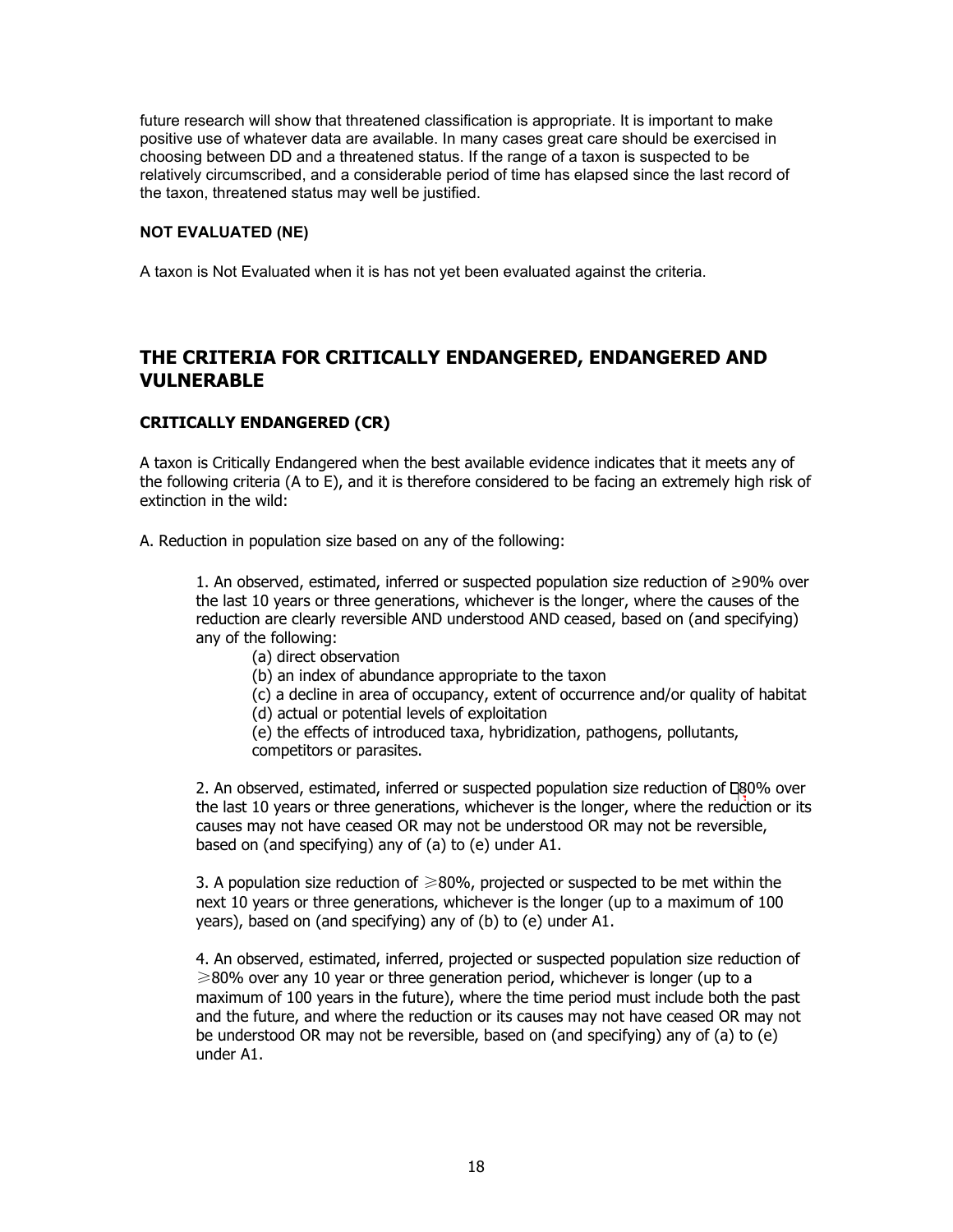B. Geographic range in the form of either B1 (extent of occurrence) OR B2 (area of occupancy) OR both:

 1. Extent of occurrence estimated to be less than 100 km², and estimates indicating at least two of a-c:

a. Severely fragmented or known to exist at only a single location.

b. Continuing decline, observed, inferred or projected, in any of the following:

- (i) extent of occurrence
- (ii) area of occupancy
- (iii) area, extent and/or quality of habitat
- (iv) number of locations or subpopulations
- (v) number of mature individuals.
- c. Extreme fluctuations in any of the following:
	- (i) extent of occurrence
	- (ii) area of occupancy
	- (iii) number of locations or subpopulations
	- (iv) number of mature individuals.

2. Area of occupancy estimated to be less than 10  $km<sup>2</sup>$ , and estimates indicating at least two of a-c:

a. Severely fragmented or known to exist at only a single location.

- b. Continuing decline, observed, inferred or projected, in any of the following:
	- (i) extent of occurrence
	- (ii) area of occupancy
	- (iii) area, extent and/or quality of habitat
	- (iv) number of locations or subpopulations
	- (v) number of mature individuals.
- c. Extreme fluctuations in any of the following:
	- (i) extent of occurrence
	- (ii) area of occupancy
	- (iii) number of locations or subpopulations
	- (iv) number of mature individuals.

C. Population size estimated to number fewer than 250 mature individuals and either:

 1. An estimated continuing decline of at least 25% within three years or one generation, whichever is longer, (up to a maximum of 100 years in the future)

OR

 2. A continuing decline, observed, projected, or inferred, in numbers of mature individuals AND at least one of the following (a-b):

(a) Population structure in the form of one of the following:

(i) no subpopulation estimated to contain more than 50 mature individuals, OR

- (ii) at least 90% of mature individuals in one subpopulation.
- (b) Extreme fluctuations in number of mature individuals.

D. Population size estimated to number fewer than 50 mature individuals.

E. Quantitative analysis showing the probability of extinction in the wild is at least 50% within 10 years or three generations, whichever is the longer (up to a maximum of 100 years).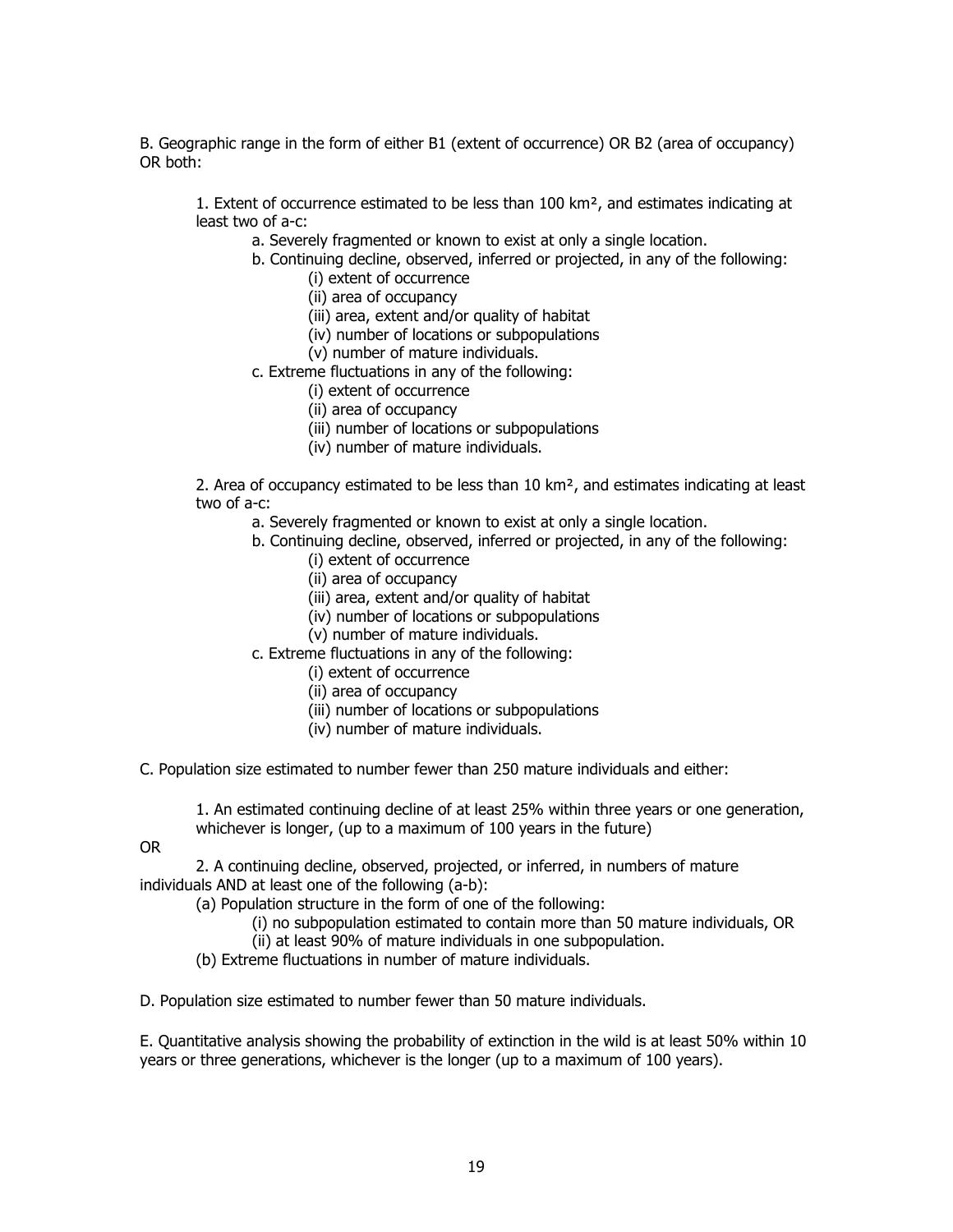## **ENDANGERED (EN)**

A taxon is Endangered when the best available evidence indicates that it meets any of the following criteria (A to E), and it is therefore considered to be facing a very high risk of extinction in the wild:

A. Reduction in population size based on any of the following:

1. An observed, estimated, inferred or suspected population size reduction of  $\geq$ 70% over the last 10 years or three generations, whichever is the longer, where the causes of the reduction are clearly reversible AND understood AND ceased, based on (and specifying) any of the following:

(a) direct observation

(b) an index of abundance appropriate to the taxon

(c) a decline in area of occupancy, extent of occurrence and/or quality of habitat

(d) actual or potential levels of exploitation

 (e) the effects of introduced taxa, hybridization, pathogens, pollutants, competitors or parasites.

2. An observed, estimated, inferred or suspected population size reduction of  $\geqslant$ 50% over the last 10 years or three generations, whichever is the longer, where the reduction or its causes may not have ceased OR may not be understood OR may not be reversible, based on (and specifying) any of (a) to (e) under A1.

3. A population size reduction of  $\geq 50\%$ , projected or suspected to be met within the next 10 years or three generations, whichever is the longer (up to a maximum of 100 years), based on (and specifying) any of (b) to (e) under A1. 4. An observed, estimated, inferred, projected or suspected population size reduction of ≥50% over any 10 year or three generation period, whichever is longer (up to a maximum of 100 years in the future), where the time period must include both the past and the future, and where the reduction or its causes may not have ceased OR may not be understood OR may not be reversible, based on (and specifying) any of (a) to (e) under A1.

B. Geographic range in the form of either B1 (extent of occurrence) OR B2 (area of occupancy) OR both:

 1. Extent of occurrence estimated to be less than 5000 km², and estimates indicating at least two of a-c:

a. Severely fragmented or known to exist at no more than five locations.

b. Continuing decline, observed, inferred or projected, in any of the following:

- (i) extent of occurrence
- (ii) area of occupancy

(iii) area, extent and/or quality of habitat

(iv) number of locations or subpopulations

(v) number of mature individuals.

c. Extreme fluctuations in any of the following:

(i) extent of occurrence

(ii) area of occupancy

- (iii) number of locations or subpopulations
- (iv) number of mature individuals.

2. Area of occupancy estimated to be less than 500  $km<sup>2</sup>$ , and estimates indicating at least two of a-c:

a. Severely fragmented or known to exist at no more than five locations.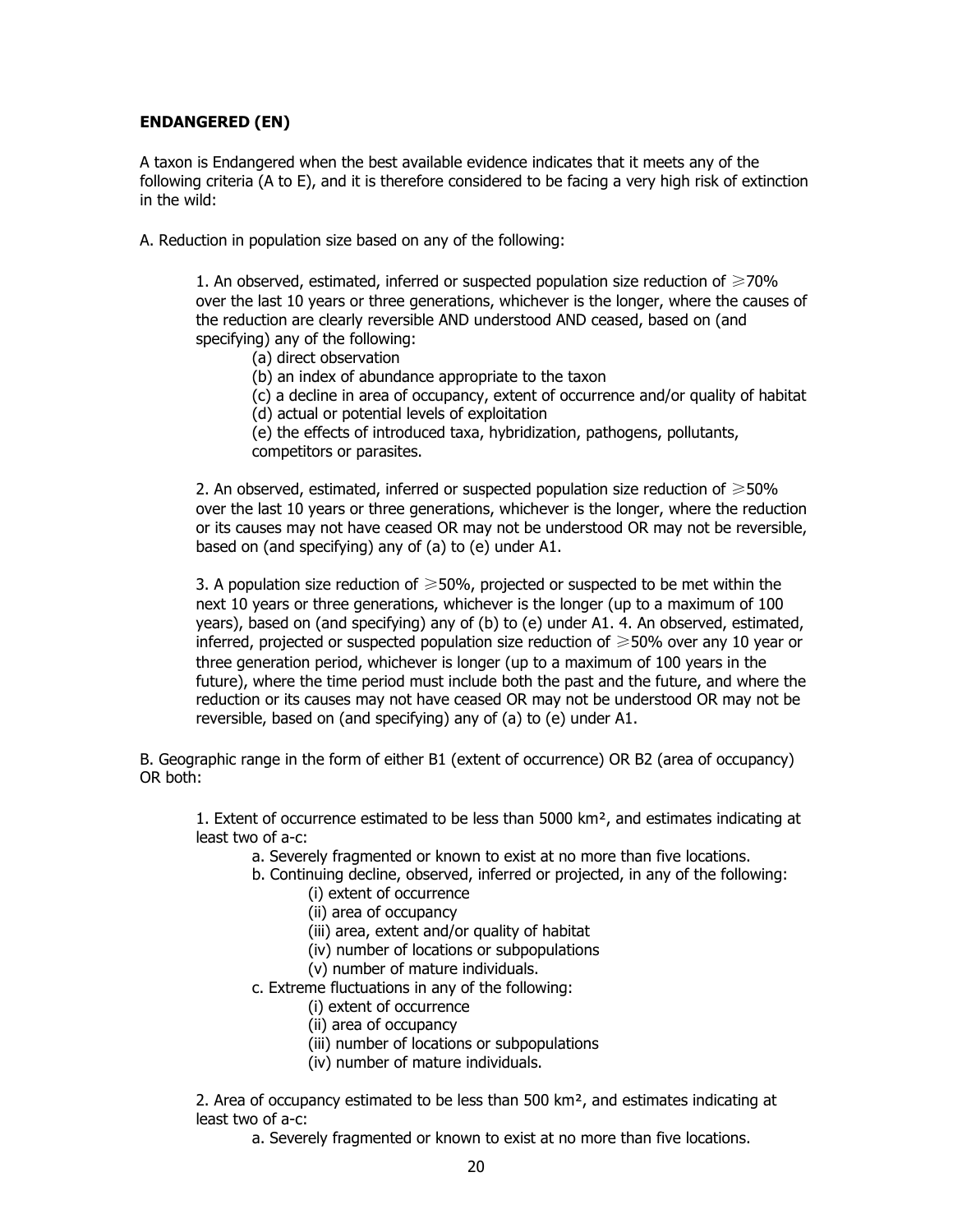- b. Continuing decline, observed, inferred or projected, in any of the following:
	- (i) extent of occurrence
	- (ii) area of occupancy
	- (iii) area, extent and/or quality of habitat
	- (iv) number of locations or subpopulations
	- (v) number of mature individuals.
- C. Extreme fluctuations in any of the following:
	- (i) extent of occurrence
	- (ii) area of occupancy
	- (iii) number of locations or subpopulations
	- (iv) number of mature individuals.
- C. Population size estimated to number fewer than 2500 mature individuals and either:

 1. An estimated continuing decline of at least 20% within five years or two generations, whichever is longer, (up to a maximum of 100 years in the future) OR

 2. A continuing decline, observed, projected, or inferred, in numbers of mature individuals AND at least one of the following (a-b):

(a) Population structure in the form of one of the following:

 (i) no subpopulation estimated to contain more than 250 mature individuals,

OR

(ii) at least 95% of mature individuals in one subpopulation.

(b) Extreme fluctuations in number of mature individuals.

D. Population size estimated to number fewer than 250 mature individuals.

E. Quantitative analysis showing the probability of extinction in the wild is at least 20% within 20 years or five generations, whichever is the longer (up to a maximum of 100 years).

## **VULNERABLE (VU)**

A taxon is Vulnerable when the best available evidence indicates that it meets any of the following criteria (A to E), and it is therefore considered to be facing a high risk of extinction in the wild:

A. Reduction in population size based on any of the following:

1. An observed, estimated, inferred or suspected population size reduction of  $\geq 50\%$  over the last 10 years or three generations, whichever is the longer, where the causes of the reduction are: clearly reversible AND understood AND ceased, based on (and specifying) any of the following:

- (a) direct observation
- (b) an index of abundance appropriate to the taxon
- (c) a decline in area of occupancy, extent of occurrence and/or quality of habitat
- (d) actual or potential levels of exploitation
- (e) the effects of introduced taxa, hybridization, pathogens, pollutants, competitors or parasites.

2. An observed, estimated, inferred or suspected population size reduction of  $\geqslant$  30% over the last 10 years or three generations, whichever is the longer, where the reduction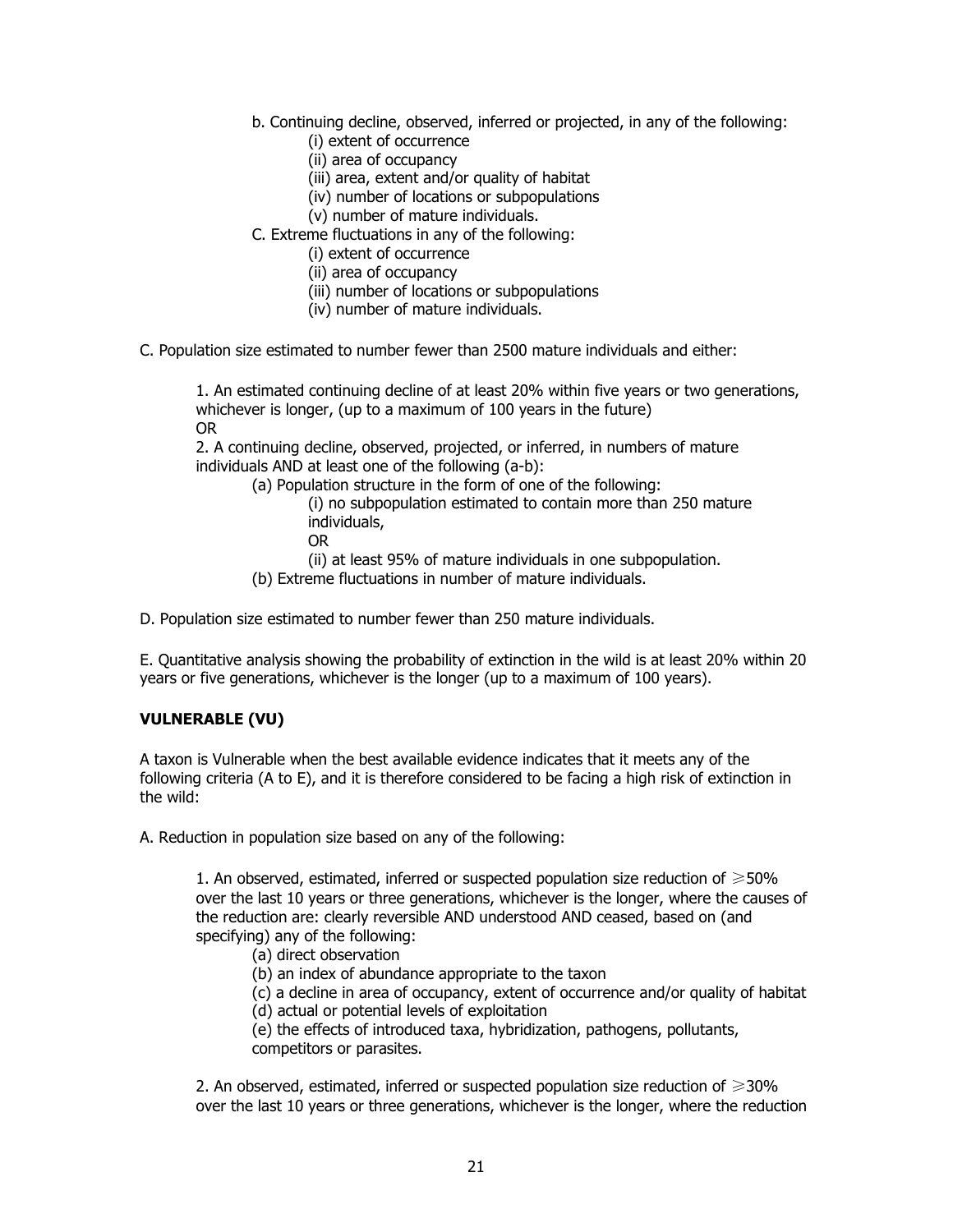or its causes may not have ceased OR may not be understood OR may not be reversible, based on (and specifying) any of (a) to (e) under A1.

3. A population size reduction of  $\geq$ 30%, projected or suspected to be met within the next 10 years or three generations, whichever is the longer (up to a maximum of 100 years), based on (and specifying) any of (b) to (e) under A1.

 4. An observed, estimated, inferred, projected or suspected population size reduction of  $\geq$ 30% over any 10 year or three generation period, whichever is longer (up to a maximum of 100 years in the future), where the time period must include both the past and the future, and where the reduction or its causes may not have ceased OR may not be understood OR may not be reversible, based on (and specifying) any of (a) to (e) under A1.

B. Geographic range in the form of either B1 (extent of occurrence) OR B2 (area of occupancy) OR both:

 1. Extent of occurrence estimated to be less than 20,000 km², and estimates indicating at least two of a-c:

- a. Severely fragmented or known to exist at no more than 10 locations.
- b. Continuing decline, observed, inferred or projected, in any of the following:
	- (i) extent of occurrence
	- (ii) area of occupancy
	- (iii) area, extent and/or quality of habitat
	- (iv) number of locations or subpopulations
	- (v) number of mature individuals.
- c. Extreme fluctuations in any of the following:
	- (i) extent of occurrence
	- (ii) area of occupancy
	- (iii) number of locations or subpopulations
	- (iv) number of mature individuals.

 2. Area of occupancy estimated to be less than 2000 km², and estimates indicating at least two of a-c:

a. Severely fragmented or known to exist at no more than 10 locations.

b. Continuing decline, observed, inferred or projected, in any of the following:

- (i) extent of occurrence
- (ii) area of occupancy
- (iii) area, extent and/or quality of habitat
- (iv) number of locations or subpopulations
- (v) number of mature individuals.
- c. Extreme fluctuations in any of the following:
	- (i) extent of occurrence
	- (ii) area of occupancy
	- (iii) number of locations or subpopulations
	- (iv) number of mature individuals.

C. Population size estimated to number fewer than 10,000 mature individuals and either:

 1. An estimated continuing decline of at least 10% within 10 years or three generations, whichever is longer, (up to a maximum of 100 years in the future) OR

 2. A continuing decline, observed, projected, or inferred, in numbers of mature individuals AND at least one of the following (a-b):

(a) Population structure in the form of one of the following: